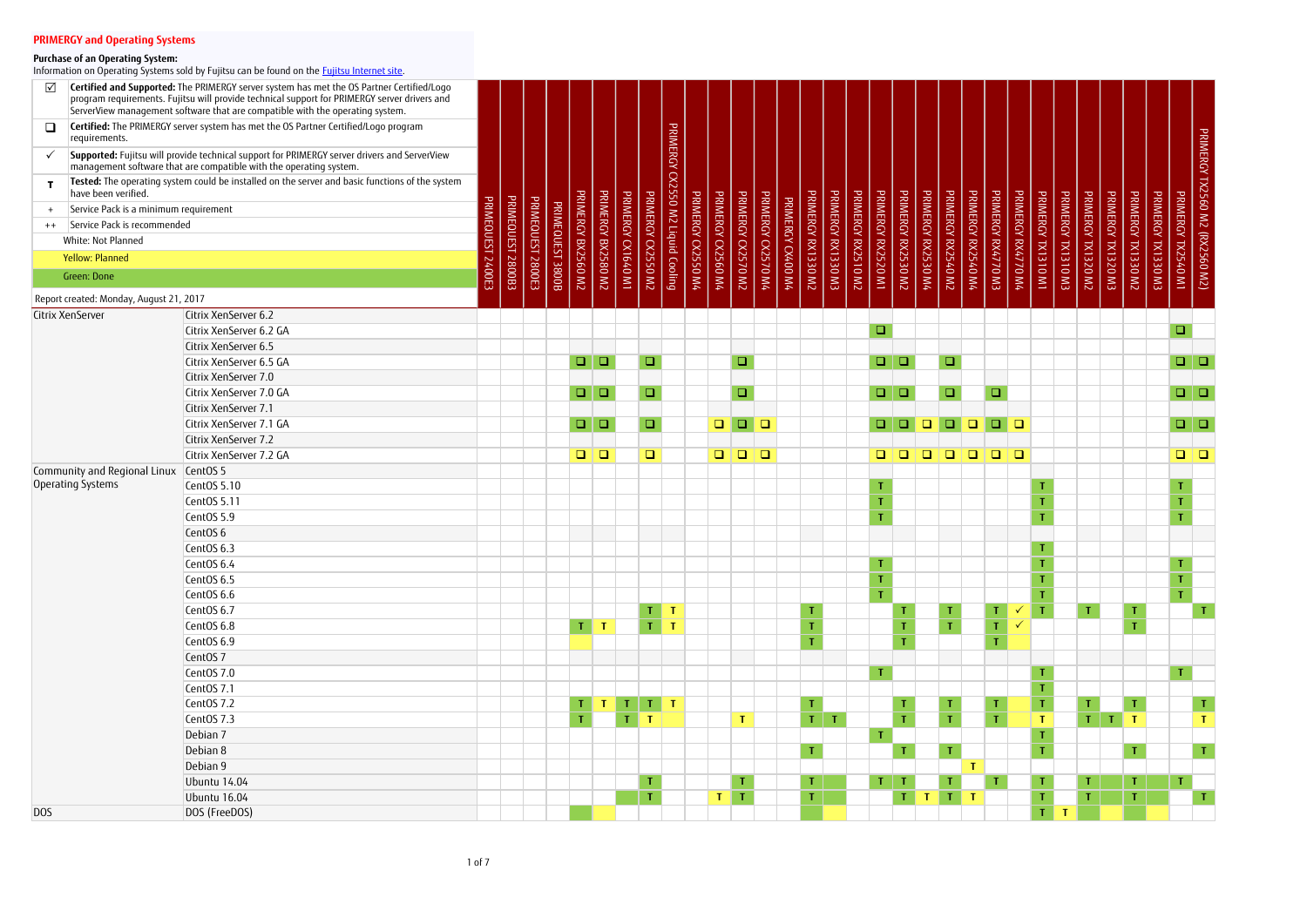| ☑                                       | Certified and Supported: The PRIMERGY server system has met the OS Partner Certified/Logo<br>program requirements. Fujitsu will provide technical support for PRIMERGY server drivers and<br>ServerView management software that are compatible with the operating system. |        |                              |                   |                  |                         |                         |          |                    |                                   |                              |                    |                         |                    |                   |                             |                     |                           |                                                                                                                                                         |                         |                    |                     |                         |                         |                    |                              |                    |                      |                           |                     |                      |                                                                                                                                                                               |                                |
|-----------------------------------------|----------------------------------------------------------------------------------------------------------------------------------------------------------------------------------------------------------------------------------------------------------------------------|--------|------------------------------|-------------------|------------------|-------------------------|-------------------------|----------|--------------------|-----------------------------------|------------------------------|--------------------|-------------------------|--------------------|-------------------|-----------------------------|---------------------|---------------------------|---------------------------------------------------------------------------------------------------------------------------------------------------------|-------------------------|--------------------|---------------------|-------------------------|-------------------------|--------------------|------------------------------|--------------------|----------------------|---------------------------|---------------------|----------------------|-------------------------------------------------------------------------------------------------------------------------------------------------------------------------------|--------------------------------|
| Q<br>requirements.                      | Certified: The PRIMERGY server system has met the OS Partner Certified/Logo program                                                                                                                                                                                        |        |                              |                   |                  |                         |                         |          |                    |                                   |                              |                    |                         |                    |                   |                             |                     |                           |                                                                                                                                                         |                         |                    |                     |                         |                         |                    |                              |                    |                      |                           |                     |                      |                                                                                                                                                                               |                                |
|                                         | Supported: Fujitsu will provide technical support for PRIMERGY server drivers and ServerView<br>management software that are compatible with the operating system.                                                                                                         |        |                              |                   |                  |                         |                         |          |                    | PRIMERGY CX2550 M2 Liquid Cooling |                              |                    |                         |                    |                   |                             |                     |                           |                                                                                                                                                         |                         |                    |                     |                         |                         |                    |                              |                    |                      |                           |                     |                      |                                                                                                                                                                               | PRIMERGY TX2560 M2 (RX2560 M2) |
| have been verified.                     | Tested: The operating system could be installed on the server and basic functions of the system                                                                                                                                                                            |        |                              |                   |                  |                         |                         |          |                    |                                   |                              |                    |                         |                    |                   |                             |                     |                           |                                                                                                                                                         |                         |                    |                     |                         |                         |                    |                              |                    |                      |                           |                     |                      |                                                                                                                                                                               |                                |
| Service Pack is a minimum requirement   |                                                                                                                                                                                                                                                                            |        |                              |                   |                  |                         |                         |          |                    |                                   |                              |                    |                         |                    |                   |                             |                     |                           |                                                                                                                                                         |                         |                    |                     |                         |                         |                    |                              |                    |                      |                           |                     |                      |                                                                                                                                                                               |                                |
| Service Pack is recommended<br>$++$     |                                                                                                                                                                                                                                                                            |        |                              |                   |                  |                         |                         | PRIMERGY |                    |                                   |                              |                    |                         |                    |                   |                             |                     |                           |                                                                                                                                                         |                         |                    |                     |                         |                         |                    |                              |                    |                      |                           |                     |                      | PRIMERGY                                                                                                                                                                      |                                |
| White: Not Planned                      |                                                                                                                                                                                                                                                                            |        |                              |                   |                  |                         |                         |          |                    |                                   |                              |                    |                         |                    |                   |                             |                     |                           |                                                                                                                                                         |                         |                    |                     |                         |                         |                    |                              |                    |                      |                           |                     |                      |                                                                                                                                                                               |                                |
| <b>Yellow: Planned</b>                  |                                                                                                                                                                                                                                                                            |        |                              |                   |                  |                         |                         |          |                    |                                   |                              |                    |                         |                    |                   |                             |                     |                           |                                                                                                                                                         |                         |                    |                     |                         |                         |                    |                              |                    |                      |                           |                     |                      |                                                                                                                                                                               |                                |
| Green: Done                             |                                                                                                                                                                                                                                                                            | 2400E3 | PRIMEQUEST 2800B3            | PRIMEQUEST 2800E3 | PRIMEQUEST 3800B | PRIMERGY BX2560 M2      | PRIMERGY BX2580 M2      | LW0+9LXO | PRIMERGY CX2550 M2 |                                   | PRIMERGY CX2550 M4           | PRIMERGY CX2560 M4 | PRIMERGY CX2570 M2      | PRIMERGY CX2570 M4 | PRIMERGY CX400 M4 | <b>PRIMERGY RX1330 M2</b>   | PRIMERGY RX1330 M3  | <b>PRIMERGY RX2510 M2</b> | PRIMERGY RX2520 M1                                                                                                                                      | PRIMERGY RX2530 M2      | PRIMERGY RX2530 M4 | PRIMERGY RX2540 M2  | PRIMERGY RX2540 M4      | PRIMERGY RX4770 M3      | PRIMERGY RX4770 M4 | PRIMERGY TX1310 M1           | PRIMERGY TX1310 M3 | PRIMERGY TX1320 M2   | PRIMERGY TX1320 M3        | PRIMERGY TX1330 M2  | PRIMERGY TX1330 M3   | TX2540 M1                                                                                                                                                                     |                                |
|                                         |                                                                                                                                                                                                                                                                            |        |                              |                   |                  |                         |                         |          |                    |                                   |                              |                    |                         |                    |                   |                             |                     |                           |                                                                                                                                                         |                         |                    |                     |                         |                         |                    |                              |                    |                      |                           |                     |                      |                                                                                                                                                                               |                                |
| Report created: Monday, August 21, 2017 |                                                                                                                                                                                                                                                                            |        |                              |                   |                  |                         |                         |          |                    |                                   |                              |                    |                         |                    |                   |                             |                     |                           |                                                                                                                                                         |                         |                    |                     |                         |                         |                    |                              |                    |                      |                           |                     |                      |                                                                                                                                                                               |                                |
| Microsoft Hyper-V Server 2008<br>(x64)  | Microsoft Hyper-V Server 2008 (x64)                                                                                                                                                                                                                                        |        |                              |                   |                  |                         |                         |          |                    |                                   |                              |                    |                         |                    |                   |                             |                     |                           |                                                                                                                                                         |                         |                    |                     |                         |                         |                    |                              |                    |                      |                           |                     |                      |                                                                                                                                                                               |                                |
| Microsoft Hyper-V Server 2008           | Microsoft Hyper-V Server 2008 R2 (x64)                                                                                                                                                                                                                                     |        |                              |                   |                  | $\boxed{\mathbf{N}}$    | $\boxed{\triangle}$     |          |                    |                                   |                              |                    |                         |                    |                   | Т                           |                     | ☑                         |                                                                                                                                                         | ☑                       |                    | $\boxed{\triangle}$ |                         | ☑                       |                    | ☑                            |                    | ा                    |                           |                     |                      | $\boxed{\mathbb{Z}}$                                                                                                                                                          |                                |
| R2 (x64)                                | Microsoft Hyper-V Server 2008 R2 (x64) SP1                                                                                                                                                                                                                                 |        |                              |                   |                  | $+ +$                   | $++$                    |          |                    |                                   |                              |                    |                         |                    |                   |                             |                     | $++$                      |                                                                                                                                                         | $++$                    |                    | $++$                |                         | $+ +$                   |                    |                              |                    | $\ddot{\phantom{1}}$ |                           |                     |                      | $+$ $+$                                                                                                                                                                       |                                |
| Microsoft Windows Server 2008           | Windows Server 2008 (32-bit)                                                                                                                                                                                                                                               |        |                              |                   |                  |                         |                         |          |                    |                                   |                              |                    |                         |                    |                   |                             |                     |                           |                                                                                                                                                         |                         |                    |                     |                         |                         |                    |                              |                    |                      |                           |                     |                      |                                                                                                                                                                               |                                |
|                                         | Windows Server 2008 (32-Bit) SP2                                                                                                                                                                                                                                           |        |                              |                   |                  |                         |                         |          |                    |                                   |                              |                    |                         |                    |                   |                             |                     |                           | $+$                                                                                                                                                     |                         |                    |                     |                         |                         |                    |                              |                    |                      |                           |                     |                      | $+$                                                                                                                                                                           |                                |
|                                         | Windows Server 2008 Enterprise (32-Bit)                                                                                                                                                                                                                                    |        |                              |                   |                  |                         |                         |          |                    |                                   |                              |                    |                         |                    |                   |                             |                     |                           | $\boxed{\mathcal{N}}$                                                                                                                                   |                         |                    |                     |                         |                         |                    |                              |                    |                      |                           |                     |                      | $\boxed{\blacktriangledown}$                                                                                                                                                  |                                |
|                                         | Windows Server 2008 Standard (32-bit)                                                                                                                                                                                                                                      |        |                              |                   |                  |                         |                         |          |                    |                                   |                              |                    |                         |                    |                   |                             |                     |                           | $\overline{\boxtimes}$                                                                                                                                  |                         |                    |                     |                         |                         |                    |                              |                    |                      |                           |                     |                      | $\overline{\text{M}}$                                                                                                                                                         |                                |
|                                         | Windows Web Server 2008 (32-Bit)                                                                                                                                                                                                                                           |        |                              |                   |                  |                         |                         |          |                    |                                   |                              |                    |                         |                    |                   |                             |                     |                           | $\overline{\mathsf{M}}$                                                                                                                                 |                         |                    |                     |                         |                         |                    |                              |                    |                      |                           |                     |                      | $\overline{\mathsf{M}}$                                                                                                                                                       |                                |
|                                         | Windows Server 2008 (x64)                                                                                                                                                                                                                                                  |        |                              |                   |                  |                         |                         |          |                    |                                   |                              |                    |                         |                    |                   |                             |                     |                           |                                                                                                                                                         |                         |                    |                     |                         |                         |                    |                              |                    |                      |                           |                     |                      |                                                                                                                                                                               |                                |
|                                         | Windows Server 2008 (x64) SP2                                                                                                                                                                                                                                              |        |                              |                   |                  |                         |                         |          |                    |                                   |                              |                    |                         |                    |                   |                             |                     |                           | $+$                                                                                                                                                     |                         |                    |                     |                         |                         |                    |                              |                    |                      |                           |                     |                      | $\ddot{}$                                                                                                                                                                     |                                |
|                                         | Windows Server 2008 Datacenter (x64)                                                                                                                                                                                                                                       |        |                              |                   |                  |                         |                         |          |                    |                                   |                              |                    |                         |                    |                   |                             |                     |                           | $\boxed{\mathcal{N}}$                                                                                                                                   |                         |                    |                     |                         |                         |                    |                              |                    |                      |                           |                     |                      | $\boxed{\triangle}$                                                                                                                                                           |                                |
|                                         | Windows Server 2008 Enterprise (x64)                                                                                                                                                                                                                                       |        |                              |                   |                  |                         |                         |          |                    |                                   |                              |                    |                         |                    |                   |                             |                     |                           | $\boxed{\blacktriangledown}$                                                                                                                            |                         |                    |                     |                         |                         |                    |                              |                    |                      |                           |                     |                      | $\overline{\text{M}}$                                                                                                                                                         |                                |
|                                         | Windows Server 2008 Standard (x64)                                                                                                                                                                                                                                         |        |                              |                   |                  |                         |                         |          |                    |                                   |                              |                    |                         |                    |                   |                             |                     |                           | $\overline{\mathsf{M}}$                                                                                                                                 |                         |                    |                     |                         |                         |                    |                              |                    |                      |                           |                     |                      | $\overline{\boxtimes}$                                                                                                                                                        |                                |
| Microsoft Windows Server 2008           | Windows Server 2008 R2 (x64)                                                                                                                                                                                                                                               |        |                              |                   |                  |                         |                         |          |                    |                                   |                              |                    |                         |                    |                   |                             |                     |                           |                                                                                                                                                         |                         |                    |                     |                         |                         |                    |                              |                    |                      |                           |                     |                      |                                                                                                                                                                               |                                |
| R2                                      | Windows Server 2008 R2 SP1                                                                                                                                                                                                                                                 |        |                              |                   |                  | $++$ ++                 |                         |          |                    |                                   |                              |                    |                         |                    |                   |                             |                     |                           |                                                                                                                                                         |                         |                    |                     |                         |                         |                    |                              |                    |                      |                           |                     |                      | $+$ ++                                                                                                                                                                        |                                |
|                                         | Windows Server 2008 R2 Datacenter (x64)                                                                                                                                                                                                                                    |        |                              |                   |                  | $\overline{\mathsf{M}}$ | $\overline{\mathsf{M}}$ |          |                    |                                   |                              |                    |                         |                    |                   | $\mathbf T$                 |                     | $\overline{M}$            | $\sqrt{ }$                                                                                                                                              | $\overline{\mathsf{M}}$ |                    | $\overline{M}$      |                         | $\overline{\mathsf{M}}$ |                    | $\overline{M}$               |                    | $\mathbf{T}$         |                           | $\mathbf{T}$        |                      | $\boxed{\text{M}}$                                                                                                                                                            |                                |
|                                         | Windows Server 2008 R2 Enterprise (x64)                                                                                                                                                                                                                                    |        |                              |                   |                  | $\overline{\mathbb{M}}$ | $\boxed{\triangle}$     |          |                    |                                   |                              |                    |                         |                    |                   |                             |                     | $\boxed{\mathbf{N}}$      | $\boxed{\text{N}}$                                                                                                                                      |                         |                    | $\boxed{\text{V}}$  |                         | $\boxed{\triangle}$     |                    | $\boxed{\text{V}}$           |                    |                      |                           |                     |                      | $\boxed{\text{M}}$                                                                                                                                                            |                                |
|                                         | Windows Server 2008 R2 Foundation (x64)                                                                                                                                                                                                                                    |        |                              |                   |                  |                         |                         |          |                    |                                   |                              |                    |                         |                    |                   |                             |                     |                           |                                                                                                                                                         |                         |                    |                     |                         |                         |                    | $\boxtimes$                  |                    |                      |                           |                     |                      |                                                                                                                                                                               |                                |
|                                         | Windows Server 2008 R2 Standard (x64)                                                                                                                                                                                                                                      |        |                              |                   |                  | $\boxed{\triangle}$     | $\boxed{\Delta}$        |          |                    |                                   |                              |                    |                         |                    |                   |                             |                     | $\boxed{\triangle}$       | $\boxed{0}$                                                                                                                                             | $\boxed{\triangle}$     |                    | $\boxed{\sqrt{2}}$  |                         | ☑                       |                    | $\overline{\mathsf{M}}$      |                    |                      |                           |                     |                      | $\boxed{0}$                                                                                                                                                                   |                                |
| Microsoft Windows Server 2012           | Microsoft Hyper-V Server 2012 - Free                                                                                                                                                                                                                                       |        |                              |                   |                  | $\boxed{\mathsf{v}}$    | $\boxed{\triangle}$     |          |                    |                                   |                              |                    |                         |                    |                   | $\boxed{\mathbf{N}}$        | $\boxtimes$         | $\boxed{0}$               | $\boxed{0}$                                                                                                                                             | $\boxed{\triangle}$     |                    | $\boxed{\text{M}}$  |                         | $\boxed{\mathbf{Z}}$    |                    | $\boxed{\mathbf{N}}$         | $\Box$             | $\boxed{2}$          | $\boxed{ \triangleleft }$ |                     | $\Box$               |                                                                                                                                                                               |                                |
|                                         | Windows Server 2012 (x64)                                                                                                                                                                                                                                                  |        |                              |                   |                  |                         |                         |          |                    |                                   |                              |                    |                         |                    |                   |                             |                     |                           |                                                                                                                                                         |                         |                    |                     |                         |                         |                    |                              |                    |                      |                           |                     |                      |                                                                                                                                                                               |                                |
|                                         | Windows Server 2012 Datacenter                                                                                                                                                                                                                                             |        |                              |                   |                  | $\overline{\mathbb{Z}}$ | $\sqrt{2}$              |          |                    |                                   |                              |                    |                         |                    |                   | ☑                           | $\sqrt{ }$          | ⊠                         | $\boxtimes$                                                                                                                                             | ⊡                       |                    | ☑                   |                         | ⊠                       |                    |                              |                    |                      |                           |                     |                      | $\vert \triangledown \vert$                                                                                                                                                   | ⊡                              |
|                                         | Windows Server 2012 Essentials                                                                                                                                                                                                                                             |        |                              |                   |                  | $\overline{\mathbb{M}}$ | $\boxed{\triangle}$     |          |                    |                                   |                              |                    |                         |                    |                   | $\overline{\mathbf{M}}$     | $\boxtimes$         | $\boxtimes$               | $\Box$                                                                                                                                                  | $\boxed{\mathbf{N}}$    |                    | $\boxed{\text{V}}$  |                         |                         |                    |                              |                    |                      |                           | ☑                   | $\boxed{\triangle}$  | $\boxed{ \triangleleft }$                                                                                                                                                     |                                |
|                                         | Windows Server 2012 Foundation                                                                                                                                                                                                                                             |        |                              |                   |                  |                         |                         |          |                    |                                   |                              |                    |                         |                    |                   | $\boxed{\mathbf{N}}$        | $\boxed{\text{V}}$  |                           |                                                                                                                                                         |                         |                    |                     |                         |                         |                    |                              | ☑                  | ☑                    | ☑                         | ☑                   | ☑                    |                                                                                                                                                                               |                                |
|                                         | Windows Server 2012 Standard                                                                                                                                                                                                                                               |        |                              |                   |                  | $\boxtimes$             | $\boxed{\triangle}$     |          |                    |                                   |                              |                    |                         |                    |                   | $\boxed{\textstyle\diagup}$ | ☑                   | ☑                         | ☑                                                                                                                                                       | ☑                       |                    |                     |                         | ☑                       |                    |                              |                    |                      |                           |                     | $\boxed{\text{V}}$   | $\boxed{ \triangle \ \ } \boxed{ \triangle \ }$                                                                                                                               |                                |
| Microsoft Windows Server 2012           | Microsoft Hyper-V Server 2012 R2 - Free                                                                                                                                                                                                                                    |        | $\lceil \sqrt{2} \rceil$     | $\Box$            | $\boxtimes$      | $\boxtimes$             | $\Box$                  |          | ⊠                  |                                   | $\Delta$                     | $\Box$             | $\overline{\mathbb{Z}}$ |                    |                   | ☑                           |                     |                           | ☑                                                                                                                                                       | ☑                       | ☑                  | $\boxed{\triangle}$ | ☑                       | ☑                       | ☑                  | ⊠                            | ⊡                  | ⊠                    | $\overline{M}$            | $\sqrt{ }$          | ☑                    | $\boxtimes$ $\boxtimes$                                                                                                                                                       |                                |
| R2                                      | Windows Server 2012 R2                                                                                                                                                                                                                                                     |        |                              |                   |                  |                         |                         |          |                    |                                   |                              |                    |                         |                    |                   |                             |                     |                           |                                                                                                                                                         |                         |                    |                     |                         |                         |                    |                              |                    |                      |                           |                     |                      |                                                                                                                                                                               |                                |
|                                         | Windows Server 2012 R2 Datacenter                                                                                                                                                                                                                                          |        | $\boxed{ \bigtriangledown }$ |                   |                  | ☑                       | $\boxdot$               |          | ⊠                  |                                   | $\Delta$                     | $\boxed{\sqrt}$    | $\sqrt{a}$              |                    |                   | ⊠⊹                          |                     |                           |                                                                                                                                                         |                         | ☑                  | ⋈                   | $\overline{\mathsf{M}}$ | $\mathsf{M}$            |                    |                              |                    |                      |                           |                     |                      | $\overline{\mathsf{M}}$ $\mathsf{I}$                                                                                                                                          | ା√                             |
|                                         | Windows Server 2012 R2 Essentials                                                                                                                                                                                                                                          |        |                              |                   |                  | $\boxed{\mathcal{N}}$   | $\boxed{\mathbf{N}}$    |          | $\boxed{\text{V}}$ |                                   | $\boxed{\mathbf{N}}$         | $\boxed{2}$        | $\boxed{\triangle}$     |                    |                   | $\boxed{\checkmark}$        | ☑                   | $\boxtimes$               | $\boxtimes$                                                                                                                                             | ☑                       | ☑                  | $\boxtimes$         | ☑                       |                         |                    |                              |                    |                      | ☑                         | ☑                   | $\boxed{\mathbf{N}}$ | $\boxed{ \triangle \ }$                                                                                                                                                       |                                |
|                                         | Windows Server 2012 R2 Foundation                                                                                                                                                                                                                                          |        |                              |                   |                  |                         |                         |          |                    |                                   |                              |                    |                         |                    |                   | $\boxed{\triangle}$         | $\boxed{\triangle}$ |                           |                                                                                                                                                         |                         |                    |                     |                         |                         |                    |                              | ☑                  | ☑                    | ☑                         | $\boxed{\triangle}$ | $\boxed{\triangle}$  |                                                                                                                                                                               |                                |
|                                         | Windows Server 2012 R2 Standard                                                                                                                                                                                                                                            | ☑      | $\boxed{1}$                  |                   |                  | $\boxed{0}$             | $\boxed{\triangle}$     |          | ⊠                  |                                   | $\boxed{\blacktriangledown}$ | $\boxed{\sqrt}$    | $\sqrt{2}$              |                    |                   | ☑                           | ☑                   | ☑                         | ☑                                                                                                                                                       | $\boxed{\triangle}$     | $\boxtimes$        | $\boxed{\triangle}$ | ☑                       | $\sqrt{2}$              | $\sqrt{2}$         | $\boxdot$                    | $\sqrt{2}$         | $\boxdot$            | ☑                         | ☑                   | $\boxtimes$          | $\boxed{ \triangleleft } \quad \boxed{ \triangleleft }$                                                                                                                       |                                |
|                                         | Windows Storage Server 2012 R2                                                                                                                                                                                                                                             |        |                              |                   |                  |                         |                         |          |                    |                                   |                              |                    |                         |                    |                   |                             |                     |                           |                                                                                                                                                         |                         |                    |                     |                         |                         |                    |                              |                    |                      |                           |                     |                      |                                                                                                                                                                               |                                |
|                                         | Windows Storage Server 2012 R2 Standard                                                                                                                                                                                                                                    |        |                              |                   |                  |                         | ☑∣☑                     |          | ⊠                  |                                   |                              |                    |                         |                    |                   |                             |                     |                           | $\boxed{ \, \boxtimes \, \, \boxtimes \, \, \boxtimes \, \, \boxtimes \, \, \boxtimes \, \, \boxtimes \, \, \boxtimes \, \, \boxtimes \, \, \textrm{}}$ |                         |                    |                     | ☑                       |                         |                    | $\boxed{ \bigtriangledown }$ |                    |                      |                           |                     |                      | $\boxed{ \bigtriangledown }$ $\boxed{ \bigtriangledown }$ $\boxed{ \bigtriangledown }$ $\boxed{ \bigtriangledown }$ $\boxed{ \bigtriangledown }$ $\boxed{ \bigtriangledown }$ |                                |

### **Purchase of an Operating System:**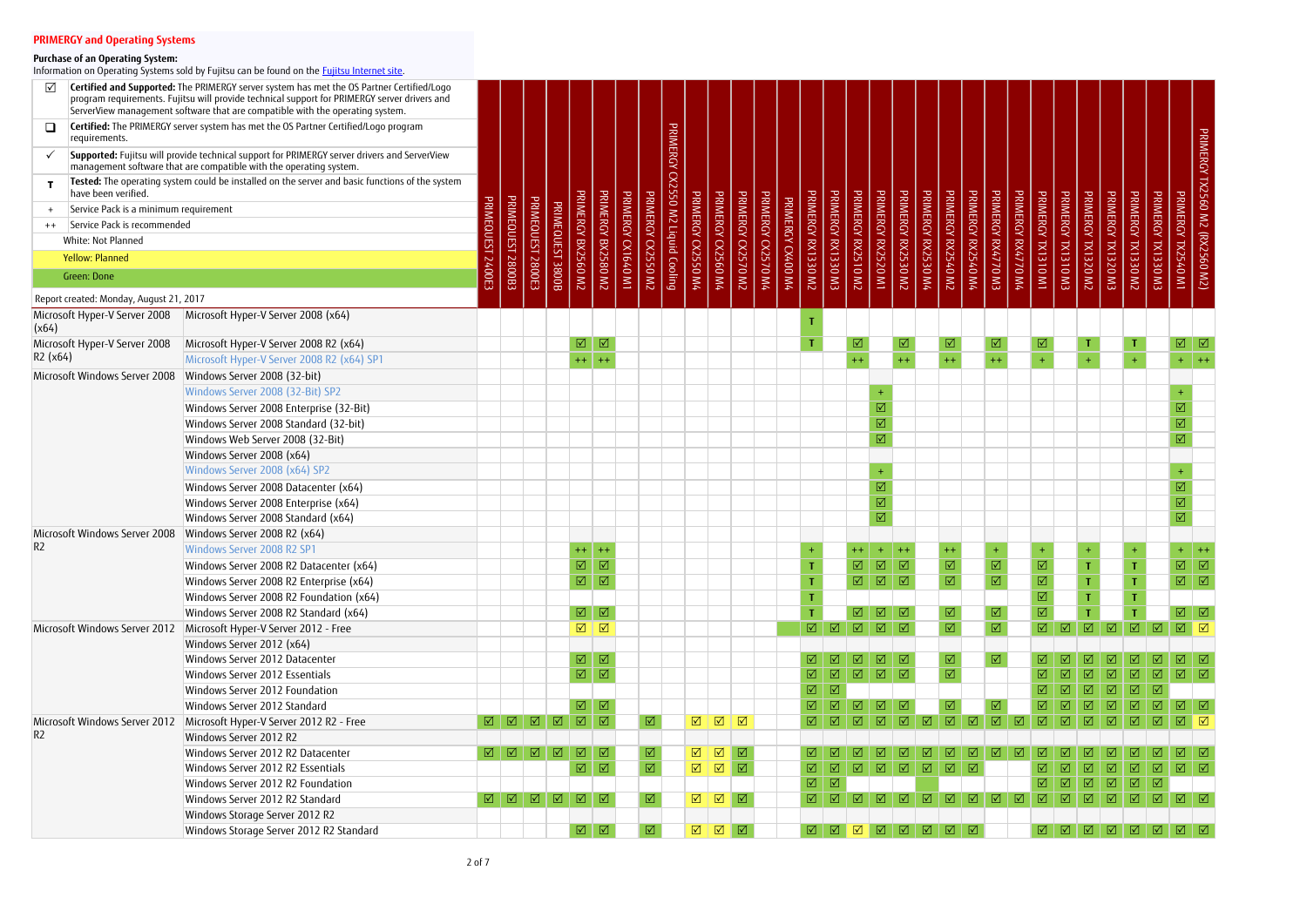|              |                                         | Certified and Supported: The PRIMERGY server system has met the OS Partner Certified/Logo<br>program requirements. Fujitsu will provide technical support for PRIMERGY server drivers and<br>ServerView management software that are compatible with the operating system. |        |                   |                     |              |                         |                             |                    |                              |                                   |                      |                              |                     |                    |                   |                         |                      |                      |                         |                             |                    |                     |                      |                     |                    |                     |                      |                     |                      |                     |                         |                              |                                |
|--------------|-----------------------------------------|----------------------------------------------------------------------------------------------------------------------------------------------------------------------------------------------------------------------------------------------------------------------------|--------|-------------------|---------------------|--------------|-------------------------|-----------------------------|--------------------|------------------------------|-----------------------------------|----------------------|------------------------------|---------------------|--------------------|-------------------|-------------------------|----------------------|----------------------|-------------------------|-----------------------------|--------------------|---------------------|----------------------|---------------------|--------------------|---------------------|----------------------|---------------------|----------------------|---------------------|-------------------------|------------------------------|--------------------------------|
| ◻            | requirements.                           | Certified: The PRIMERGY server system has met the OS Partner Certified/Logo program                                                                                                                                                                                        |        |                   |                     |              |                         |                             |                    |                              |                                   |                      |                              |                     |                    |                   |                         |                      |                      |                         |                             |                    |                     |                      |                     |                    |                     |                      |                     |                      |                     |                         |                              |                                |
|              |                                         | Supported: Fujitsu will provide technical support for PRIMERGY server drivers and ServerView<br>management software that are compatible with the operating system.                                                                                                         |        |                   |                     |              |                         |                             |                    |                              | PRIMERGY CX2550 M2 Liquid Cooling |                      |                              |                     |                    |                   |                         |                      |                      |                         |                             |                    |                     |                      |                     |                    |                     |                      |                     |                      |                     |                         |                              | PRIMERGY TX2560 M2 (RX2560 M2) |
|              | have been verified.                     | Tested: The operating system could be installed on the server and basic functions of the system                                                                                                                                                                            |        |                   |                     |              |                         |                             |                    |                              |                                   |                      |                              |                     |                    |                   |                         |                      |                      |                         |                             |                    |                     |                      |                     |                    |                     |                      |                     |                      |                     |                         |                              |                                |
|              | Service Pack is a minimum requirement   |                                                                                                                                                                                                                                                                            |        |                   |                     |              |                         |                             |                    |                              |                                   |                      |                              |                     |                    |                   |                         |                      |                      |                         |                             |                    |                     |                      |                     |                    |                     |                      |                     |                      |                     |                         |                              |                                |
|              | Service Pack is recommended             |                                                                                                                                                                                                                                                                            |        |                   |                     |              |                         | <b>PRIMERGY</b>             |                    | PRIMERGY                     |                                   |                      |                              |                     |                    |                   |                         |                      | PRIMERGY             |                         | PRIMERGY                    |                    |                     |                      |                     |                    |                     |                      |                     |                      |                     | <b>PRIMERGY</b>         |                              |                                |
| $++$         | White: Not Planned                      |                                                                                                                                                                                                                                                                            |        | <b>PRIMEQUEST</b> |                     |              |                         |                             |                    |                              |                                   |                      |                              |                     |                    |                   |                         |                      |                      |                         |                             |                    |                     |                      |                     |                    |                     |                      |                     |                      | <b>PRIMERGY</b>     |                         |                              |                                |
|              |                                         |                                                                                                                                                                                                                                                                            |        |                   |                     | PRIMEQUEST   |                         |                             |                    |                              |                                   |                      |                              |                     |                    |                   |                         |                      |                      |                         |                             |                    |                     |                      |                     |                    |                     |                      |                     |                      |                     |                         |                              |                                |
|              | <b>Yellow: Planned</b>                  |                                                                                                                                                                                                                                                                            |        |                   |                     |              |                         |                             |                    |                              |                                   |                      |                              |                     |                    |                   |                         |                      |                      |                         |                             |                    |                     |                      |                     |                    |                     |                      |                     |                      |                     |                         |                              |                                |
|              | Green: Done                             |                                                                                                                                                                                                                                                                            | 2400E3 | E80082            | PRIMEQUEST 2800E3   | <b>3800B</b> | PRIMERGY BX2560 M2      | BX2580 M2                   | PRIMERGY CX1640 M1 | CV2550 M2                    |                                   | PRIMERGY CX2550 M4   | PRIMERGY CX2560 M4           | PRIMERGY CX2570 M2  | PRIMERGY CX2570 M4 | PRIMERGY CX400 M4 | PRIMERGY RX1330 M2      | PRIMERGY RX1330 M3   | <b>RX2510 M2</b>     | PRIMERGY RX2520 M1      | RX2530 M2                   | PRIMERGY RX2530 M4 | PRIMERGY RX2540 M2  | PRIMERGY RX2540 M4   | PRIMERGY RX4770 M3  | PRIMERGY RX4770 M4 | PRIMERGY TX1310 M1  | PRIMERGY TX1310 M3   | PRIMERGY TX1320 M2  | PRIMERGY TX1320 M3   | <b>TX1330 M2</b>    | EW 025 M3               | PRIMERGY TX2540 M1           |                                |
|              | Report created: Monday, August 21, 2017 |                                                                                                                                                                                                                                                                            |        |                   |                     |              |                         |                             |                    |                              |                                   |                      |                              |                     |                    |                   |                         |                      |                      |                         |                             |                    |                     |                      |                     |                    |                     |                      |                     |                      |                     |                         |                              |                                |
|              | Microsoft Windows Server 2016           | Microsoft Hyper-V Server 2016                                                                                                                                                                                                                                              |        | ☑│☑               | $\boxed{\triangle}$ | $\boxed{0}$  |                         | $\boxed{1}$                 |                    | ☑                            |                                   | ☑                    | $\sqrt{2}$                   | $\sqrt{2}$          |                    |                   | $\boxtimes$             | ☑                    | $\boxtimes$          | $\sqrt{2}$              | $\boxed{1}$                 |                    | $\boxed{1}$         |                      | $\boxed{\triangle}$ | $\boxed{0}$        | $\boxed{\triangle}$ | $\boxed{\mathbb{Z}}$ |                     | $\boxed{\triangle}$  | $\boxed{\triangle}$ | $\boxed{0}$             | $\boxed{\Delta}$             |                                |
|              |                                         | Windows Server 2016                                                                                                                                                                                                                                                        |        |                   |                     |              |                         |                             |                    |                              |                                   |                      |                              |                     |                    |                   |                         |                      |                      |                         |                             |                    |                     |                      |                     |                    |                     |                      |                     |                      |                     |                         |                              |                                |
|              |                                         | Windows Server 2016 Datacenter                                                                                                                                                                                                                                             |        | ☑                 | ⊻                   | ☑            | ☑                       | ☑                           |                    | $\boxed{\triangle}$          |                                   | $\boxed{\mathbf{N}}$ | $\Delta$                     | ☑                   |                    |                   |                         |                      |                      |                         |                             |                    |                     |                      |                     |                    |                     |                      |                     |                      |                     |                         |                              | ☑                              |
|              |                                         | Windows Server 2016 Essentials                                                                                                                                                                                                                                             |        |                   |                     |              | $\boxed{\mathbf{N}}$    | $\boxed{\textstyle\diagup}$ |                    | $\boxed{\text{V}}$           |                                   | $\boxed{\mathbf{v}}$ | $\boxed{\blacktriangledown}$ | $\boxed{\sqrt}$     |                    |                   | $\boxed{\text{V}}$      |                      | ☑                    | $\boxtimes$             | ☑                           | ☑                  | ☑                   |                      |                     |                    |                     |                      |                     |                      |                     | ☑                       | $\boxed{\blacktriangledown}$ | $\boxed{\checkmark}$           |
|              |                                         | Windows Server 2016 Standard                                                                                                                                                                                                                                               | ☑      | $\Box$            | $\boxed{\triangle}$ | $\boxtimes$  | $\boxed{\mathbf{v}}$    | $\boxed{\triangle}$         |                    | $\boxed{\text{V}}$           |                                   | $\boxed{\checkmark}$ | $\Box$                       | $\boxed{2}$         |                    |                   | $\boxtimes$             | ☑                    | $\boxed{\mathbf{Z}}$ | $\boxtimes$             | $\boxed{\textstyle\diagup}$ | $\boxed{\text{V}}$ | $\boxed{\triangle}$ | $\boxed{\mathbf{N}}$ | ☑                   | $\Box$             | $\boxtimes$         | $\boxtimes$          | $\boxtimes$         | ☑                    | $\boxtimes$         | ☑                       | $\boxed{\triangle}$          | ାସ                             |
|              |                                         | Windows Server 2016 Technical Preview                                                                                                                                                                                                                                      |        |                   |                     |              |                         |                             |                    |                              |                                   |                      |                              |                     |                    |                   |                         |                      |                      |                         |                             |                    |                     |                      |                     |                    |                     |                      |                     |                      |                     |                         |                              |                                |
|              |                                         | Windows Storage Server 2016                                                                                                                                                                                                                                                |        |                   |                     |              |                         |                             |                    |                              |                                   |                      |                              |                     |                    |                   |                         |                      |                      |                         |                             |                    |                     |                      |                     |                    |                     |                      |                     |                      |                     |                         |                              |                                |
|              |                                         | Windows Storage Server 2016 Standard                                                                                                                                                                                                                                       |        |                   |                     |              | $\boxed{\mathbf{N}}$    |                             |                    | $\boxed{\blacktriangledown}$ |                                   | $\boxed{\mathbf{v}}$ | $\boxed{\mathbf{N}}$         | $\boxed{\triangle}$ |                    |                   | $\overline{\mathsf{M}}$ | ☑                    | ☑                    | $\boxtimes$             | $\boxed{\text{V}}$          | $\boxed{\text{V}}$ | $\boxed{\triangle}$ | $\triangledown$      |                     |                    |                     | $\sqrt{ }$           | ☑                   | ☑                    | ☑                   | ☑                       | $\boxed{\triangle}$          | ା√                             |
|              | Microsoft Windows Storage               | Windows Storage Server 2012 (x64)                                                                                                                                                                                                                                          |        |                   |                     |              |                         |                             |                    |                              |                                   |                      |                              |                     |                    |                   |                         |                      |                      |                         |                             |                    |                     |                      |                     |                    |                     |                      |                     |                      |                     |                         |                              |                                |
| Server 2012  |                                         | Windows Storage Server 2012 Standard                                                                                                                                                                                                                                       |        |                   |                     |              | $\overline{\mathbf{M}}$ | $\sqrt{2}$                  |                    |                              |                                   |                      |                              |                     |                    |                   | $\boxed{\triangle}$     | $\boxed{\mathsf{N}}$ | $\boxed{\mathbb{Z}}$ | $\boxed{1}$             |                             |                    | $\boxed{\sqrt{2}}$  |                      |                     |                    | $\boxed{\triangle}$ | $\boxed{\mathsf{N}}$ | $\boxed{\triangle}$ | $\boxed{\mathbf{v}}$ |                     | $\overline{\mathsf{N}}$ | $\boxed{\triangle}$          | ⊠                              |
|              |                                         | Open Enterprise Server 11 SP1                                                                                                                                                                                                                                              |        |                   |                     |              |                         |                             |                    |                              |                                   |                      |                              |                     |                    |                   |                         |                      |                      |                         |                             |                    |                     |                      |                     |                    |                     |                      |                     |                      | ☑                   |                         | $\Box$                       |                                |
|              | Novell Open Enterprise Server           |                                                                                                                                                                                                                                                                            |        |                   |                     |              |                         |                             |                    |                              |                                   |                      |                              |                     |                    |                   |                         |                      |                      |                         |                             |                    |                     |                      |                     |                    |                     |                      |                     |                      |                     |                         |                              |                                |
| <b>SBE</b>   | Novell Open Workgroup Suite             | Open Workgroup Suite SBE 2.0                                                                                                                                                                                                                                               |        |                   |                     |              |                         |                             |                    |                              |                                   |                      |                              |                     |                    |                   |                         |                      | □                    | $\Box$                  | $\Box$                      | $\Box$             |                     |                      |                     |                    |                     |                      |                     |                      |                     |                         |                              |                                |
| Oracle Linux |                                         | Oracle Linux 5 (x86 64)                                                                                                                                                                                                                                                    |        |                   |                     |              |                         |                             |                    |                              |                                   |                      |                              |                     |                    |                   |                         |                      |                      |                         |                             |                    |                     |                      |                     |                    |                     |                      |                     |                      |                     |                         |                              |                                |
|              |                                         | Oracle Linux 5.9 (x86_64; Red Hat Compatible Kernel)                                                                                                                                                                                                                       |        |                   |                     |              |                         |                             |                    |                              |                                   |                      |                              |                     |                    |                   |                         |                      |                      | $\Box$                  |                             |                    |                     |                      |                     |                    |                     |                      |                     |                      |                     |                         |                              |                                |
|              |                                         | Oracle Linux 6 (x86)                                                                                                                                                                                                                                                       |        |                   |                     |              |                         |                             |                    |                              |                                   |                      |                              |                     |                    |                   |                         |                      |                      |                         |                             |                    |                     |                      |                     |                    |                     |                      |                     |                      |                     |                         |                              |                                |
|              |                                         | Oracle Linux 6.0 (x86; Red Hat Compatible Kernel)                                                                                                                                                                                                                          |        |                   |                     |              |                         |                             |                    |                              |                                   |                      |                              |                     |                    |                   |                         |                      |                      |                         |                             |                    |                     |                      |                     |                    |                     |                      |                     |                      |                     |                         |                              |                                |
|              |                                         | Oracle Linux 6.1 (x86; Red Hat Compatible Kernel)                                                                                                                                                                                                                          |        |                   |                     |              |                         |                             |                    |                              |                                   |                      |                              |                     |                    |                   |                         |                      |                      |                         |                             |                    |                     |                      |                     |                    |                     |                      |                     |                      |                     |                         |                              |                                |
|              |                                         | Oracle Linux 6.2 (x86; Red Hat Compatible Kernel)                                                                                                                                                                                                                          |        |                   |                     |              |                         |                             |                    |                              |                                   |                      |                              |                     |                    |                   |                         |                      |                      |                         |                             |                    |                     |                      |                     |                    |                     |                      |                     |                      |                     |                         |                              |                                |
|              |                                         | Oracle Linux 6.3 (x86; Red Hat Compatible Kernel)                                                                                                                                                                                                                          |        |                   |                     |              |                         |                             |                    |                              |                                   |                      |                              |                     |                    |                   |                         |                      |                      |                         |                             |                    |                     |                      |                     |                    |                     |                      |                     |                      |                     |                         |                              |                                |
|              |                                         | Oracle Linux 6.4 (x86; Red Hat Compatible Kernel)                                                                                                                                                                                                                          |        |                   |                     |              |                         |                             |                    |                              |                                   |                      |                              |                     |                    |                   |                         |                      |                      |                         |                             |                    |                     |                      |                     |                    |                     |                      |                     |                      |                     |                         |                              |                                |
|              |                                         | Oracle Linux 6.5 (x86; Red Hat Compatible Kernel)                                                                                                                                                                                                                          |        |                   |                     |              |                         |                             |                    |                              |                                   |                      |                              |                     |                    |                   |                         |                      |                      |                         |                             |                    |                     |                      |                     |                    |                     |                      |                     |                      |                     |                         |                              |                                |
|              |                                         | Oracle Linux 6.6 (x86; Red Hat Compatible Kernel)                                                                                                                                                                                                                          |        |                   |                     |              |                         |                             |                    |                              |                                   |                      |                              |                     |                    |                   |                         |                      |                      |                         |                             |                    |                     |                      |                     |                    |                     |                      |                     |                      |                     |                         |                              |                                |
|              |                                         | Oracle Linux 6 (x86 64)                                                                                                                                                                                                                                                    |        |                   |                     |              |                         |                             |                    |                              |                                   |                      |                              |                     |                    |                   |                         |                      |                      |                         |                             |                    |                     |                      |                     |                    |                     |                      |                     |                      |                     |                         |                              |                                |
|              |                                         | Oracle Linux 6.0 (x86 64; Red Hat Compatible Kernel)                                                                                                                                                                                                                       |        |                   |                     |              |                         |                             |                    |                              |                                   |                      |                              |                     |                    |                   |                         |                      |                      |                         |                             |                    |                     |                      |                     |                    |                     |                      |                     |                      |                     |                         |                              |                                |
|              |                                         | Oracle Linux 6.0 (x86_64; Unbreakable Enterprise Kernel)                                                                                                                                                                                                                   |        |                   |                     |              |                         |                             |                    |                              |                                   |                      |                              |                     |                    |                   |                         |                      |                      |                         |                             |                    |                     |                      |                     |                    |                     |                      |                     |                      |                     |                         |                              |                                |
|              |                                         | Oracle Linux 6.1 (x86_64; Red Hat Compatible Kernel)                                                                                                                                                                                                                       |        |                   |                     |              |                         |                             |                    |                              |                                   |                      |                              |                     |                    |                   |                         |                      |                      |                         |                             |                    |                     |                      |                     |                    |                     |                      |                     |                      |                     |                         |                              |                                |
|              |                                         | Oracle Linux 6.1 (x86_64; Unbreakable Enterprise Kernel)                                                                                                                                                                                                                   |        |                   |                     |              |                         |                             |                    |                              |                                   |                      |                              |                     |                    |                   |                         |                      |                      |                         |                             |                    |                     |                      |                     |                    |                     |                      |                     |                      |                     |                         |                              |                                |
|              |                                         | Oracle Linux 6.2 (x86_64; Red Hat Compatible Kernel)                                                                                                                                                                                                                       |        |                   |                     |              |                         |                             |                    |                              |                                   |                      |                              |                     |                    |                   |                         |                      |                      |                         |                             |                    |                     |                      |                     |                    |                     |                      |                     |                      |                     |                         |                              |                                |
|              |                                         | Oracle Linux 6.2 (x86_64; Unbreakable Enterprise Kernel)                                                                                                                                                                                                                   |        |                   |                     |              |                         |                             |                    |                              |                                   |                      |                              |                     |                    |                   |                         |                      |                      |                         |                             |                    |                     |                      |                     |                    |                     |                      |                     |                      |                     |                         |                              |                                |
|              |                                         | Oracle Linux 6.3 (x86_64; Red Hat Compatible Kernel)                                                                                                                                                                                                                       |        |                   |                     |              |                         |                             |                    |                              |                                   |                      |                              |                     |                    |                   |                         |                      |                      |                         |                             |                    |                     |                      |                     |                    |                     |                      |                     |                      |                     |                         |                              |                                |
|              |                                         | Oracle Linux 6.3 (x86_64; Unbreakable Enterprise Kernel)                                                                                                                                                                                                                   |        |                   |                     |              |                         |                             |                    |                              |                                   |                      |                              |                     |                    |                   |                         |                      |                      |                         |                             |                    |                     |                      |                     |                    |                     |                      |                     |                      |                     |                         |                              |                                |
|              |                                         | Oracle Linux 6.4 (x86_64; Red Hat Compatible Kernel)                                                                                                                                                                                                                       |        |                   |                     |              |                         |                             |                    |                              |                                   |                      |                              |                     |                    |                   |                         |                      |                      | $\overline{\mathbf{M}}$ |                             |                    |                     |                      |                     |                    |                     |                      |                     |                      |                     |                         |                              |                                |
|              |                                         | Oracle Linux 6.4 (x86_64; Unbreakable Enterprise Kernel)                                                                                                                                                                                                                   |        |                   |                     |              |                         |                             |                    |                              |                                   |                      |                              |                     |                    |                   |                         |                      |                      | $\boxed{\checkmark}$    |                             |                    |                     |                      |                     |                    |                     |                      |                     |                      |                     |                         |                              |                                |
|              |                                         |                                                                                                                                                                                                                                                                            |        |                   |                     |              |                         |                             |                    |                              |                                   |                      |                              |                     |                    |                   |                         |                      |                      |                         |                             |                    |                     |                      |                     |                    |                     |                      |                     |                      |                     |                         |                              |                                |

### **Purchase of an Operating System:**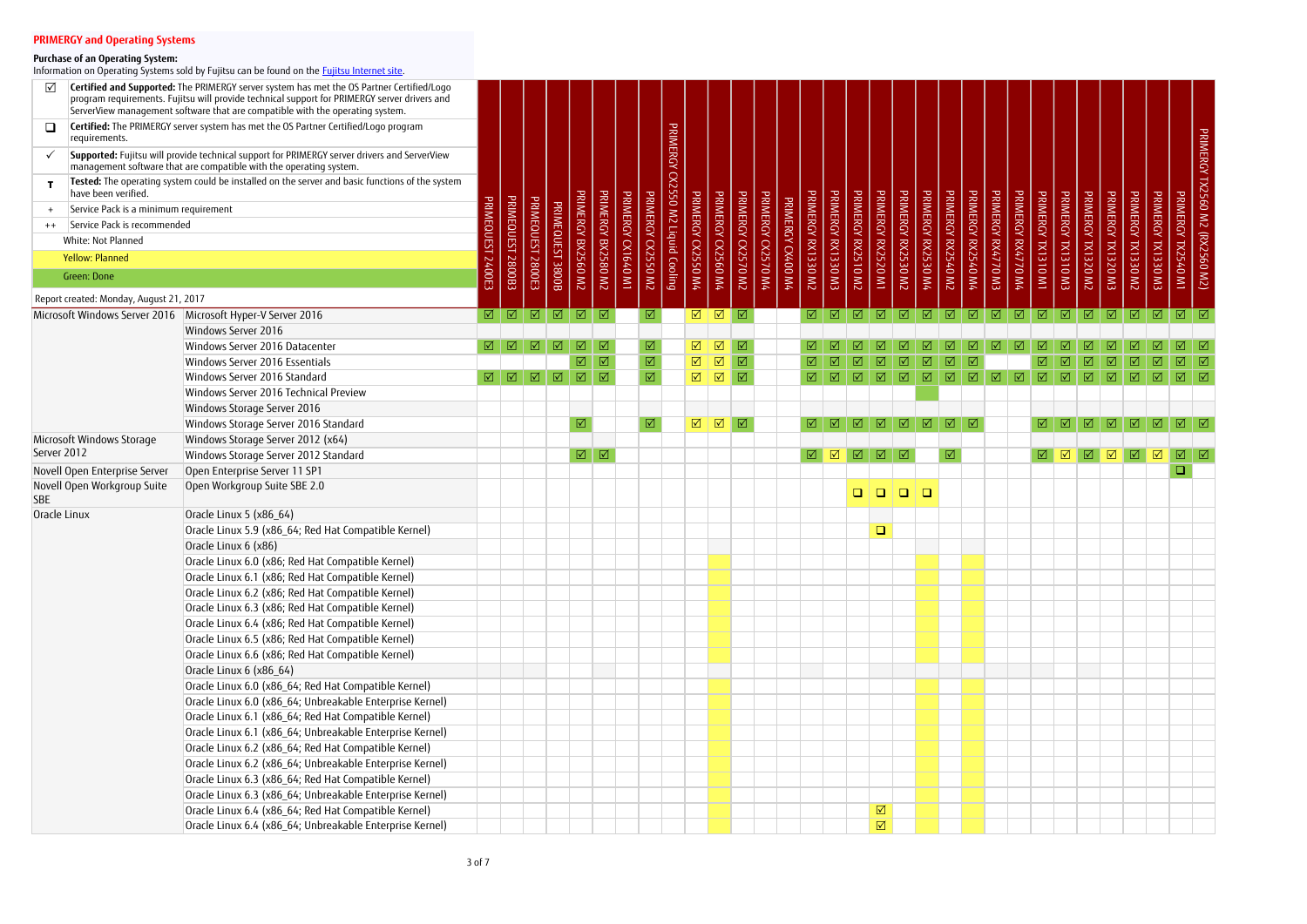| ☑    |                                         | Certified and Supported: The PRIMERGY server system has met the OS Partner Certified/Logo<br>program requirements. Fujitsu will provide technical support for PRIMERGY server drivers and<br>ServerView management software that are compatible with the operating system. |                      |                                                                      |                    |                  |                    |                         |                    |                |                                   |          |                              |                    |                    |                 |                    |                    |                    |                      |                              |                    |                              |                         |                         |                              |                    |                    |                 |                    |                    |                    |                    |                                |
|------|-----------------------------------------|----------------------------------------------------------------------------------------------------------------------------------------------------------------------------------------------------------------------------------------------------------------------------|----------------------|----------------------------------------------------------------------|--------------------|------------------|--------------------|-------------------------|--------------------|----------------|-----------------------------------|----------|------------------------------|--------------------|--------------------|-----------------|--------------------|--------------------|--------------------|----------------------|------------------------------|--------------------|------------------------------|-------------------------|-------------------------|------------------------------|--------------------|--------------------|-----------------|--------------------|--------------------|--------------------|--------------------|--------------------------------|
| ❏    | requirements.                           | Certified: The PRIMERGY server system has met the OS Partner Certified/Logo program                                                                                                                                                                                        |                      |                                                                      |                    |                  |                    |                         |                    |                |                                   |          |                              |                    |                    |                 |                    |                    |                    |                      |                              |                    |                              |                         |                         |                              |                    |                    |                 |                    |                    |                    |                    |                                |
|      |                                         | Supported: Fujitsu will provide technical support for PRIMERGY server drivers and ServerView<br>management software that are compatible with the operating system.                                                                                                         |                      |                                                                      |                    |                  |                    |                         |                    |                |                                   |          |                              |                    |                    |                 |                    |                    |                    |                      |                              |                    |                              |                         |                         |                              |                    |                    |                 |                    |                    |                    |                    |                                |
|      | have been verified.                     | Tested: The operating system could be installed on the server and basic functions of the system                                                                                                                                                                            |                      |                                                                      |                    |                  |                    |                         |                    |                | PRIMERGY CX2550 M2 Liquid Cooling |          |                              |                    |                    |                 |                    |                    |                    |                      |                              |                    |                              |                         |                         |                              |                    |                    |                 |                    |                    |                    |                    | PRIMERGY TX2560 M2 (RX2560 M2) |
|      | Service Pack is a minimum requirement   |                                                                                                                                                                                                                                                                            |                      |                                                                      |                    |                  |                    |                         |                    |                |                                   |          |                              |                    |                    |                 |                    |                    |                    |                      |                              |                    |                              |                         |                         |                              |                    |                    |                 |                    |                    |                    |                    |                                |
| $++$ | Service Pack is recommended             |                                                                                                                                                                                                                                                                            |                      |                                                                      |                    |                  |                    | <b>PRIMERGY</b>         |                    | PRIMERGY       |                                   | PRIMERGY |                              |                    |                    | PRIMERCY        |                    |                    |                    |                      |                              |                    | PRIMERGY                     |                         |                         |                              |                    |                    | <b>PRIMERCY</b> |                    |                    |                    |                    |                                |
|      | White: Not Planned                      |                                                                                                                                                                                                                                                                            |                      | <b>PRIMEQUEST</b>                                                    | <b>PRIMEQUEST</b>  |                  |                    |                         |                    |                |                                   |          |                              |                    |                    |                 |                    |                    |                    |                      |                              |                    |                              |                         |                         |                              |                    |                    |                 |                    |                    |                    |                    |                                |
|      | <b>Yellow: Planned</b>                  |                                                                                                                                                                                                                                                                            |                      |                                                                      |                    |                  |                    |                         |                    | <b>CK2550</b>  |                                   | OSS20    |                              |                    |                    |                 |                    |                    |                    |                      |                              |                    | 075240                       |                         |                         |                              |                    |                    | TX1320          |                    |                    |                    |                    |                                |
|      | Green: Done                             |                                                                                                                                                                                                                                                                            | 00E3                 | 280082                                                               | Z800E3             | PRIMEQUEST 3800B | PRIMERGY BX2560 M2 | BX2580 M2               | PRIMERGY CX1640 M1 | $\overline{N}$ |                                   | $W_4$    | PRIMERGY CX2560 M4           | PRIMERGY CX2570 M2 | PRIMERGY CX2570 M4 | <b>CK400 M4</b> | PRIMERGY RX1330 M2 | PRIMERGY RX1330 M3 | PRIMERGY RX2510 M2 | PRIMERGY RX2520 M1   | PRIMERGY RX2530 M2           | PRIMERGY RX2530 M4 | $\overline{M}$               | PRIMERGY RX2540 M4      | PRIMERGY RX4770 M3      | PRIMERGY RX4770 M4           | PRIMERGY TX1310 M1 | PRIMERGY TX1310 M3 | ZW              | PRIMERGY TX1320 M3 | PRIMERGY TX1330 M2 | PRIMERGY TX1330 M3 | PRIMERGY TX2540 M1 |                                |
|      | Report created: Monday, August 21, 2017 |                                                                                                                                                                                                                                                                            |                      |                                                                      |                    |                  |                    |                         |                    |                |                                   |          |                              |                    |                    |                 |                    |                    |                    |                      |                              |                    |                              |                         |                         |                              |                    |                    |                 |                    |                    |                    |                    |                                |
|      | Oracle Linux                            | Oracle Linux 6.5 (x86_64; Red Hat Compatible Kernel)                                                                                                                                                                                                                       |                      |                                                                      |                    |                  |                    |                         |                    |                |                                   |          |                              |                    |                    |                 |                    |                    |                    | Q,                   |                              |                    |                              |                         |                         |                              | $\Box$             |                    |                 |                    |                    |                    |                    |                                |
|      |                                         | Oracle Linux 6.5 (x86_64; Unbreakable Enterprise Kernel)                                                                                                                                                                                                                   |                      |                                                                      |                    |                  |                    |                         |                    |                |                                   |          |                              |                    |                    |                 |                    |                    |                    | $\Box$               |                              |                    |                              |                         |                         |                              | $\Box$             |                    |                 |                    |                    |                    |                    |                                |
|      |                                         | Oracle Linux 6.6 (x86_64; Red Hat Compatible Kernel)                                                                                                                                                                                                                       |                      |                                                                      |                    |                  |                    |                         |                    |                |                                   |          | $\boxed{\text{V}}$           |                    |                    |                 |                    |                    |                    |                      |                              |                    |                              | $\boxed{\mathsf{N}}$    |                         | $\boxed{\mathbf{N}}$         |                    |                    |                 |                    |                    |                    |                    |                                |
|      |                                         | Oracle Linux 6.6 (x86_64; Unbreakable Enterprise Kernel)                                                                                                                                                                                                                   |                      |                                                                      |                    |                  |                    |                         |                    |                |                                   |          | $\boxed{\text{V}}$           |                    |                    |                 |                    |                    |                    | $\Box$               |                              |                    |                              | $\overline{\mathsf{M}}$ |                         | $\boxed{\mathbf{N}}$         | $\Box$             |                    |                 |                    |                    |                    |                    |                                |
|      |                                         | Oracle Linux 6.7 (x86_64; Red Hat Compatible Kernel)                                                                                                                                                                                                                       | $\Box$               | $\begin{array}{c} \square \end{array}$                               | $\Box$             |                  |                    | $\Box$                  |                    |                |                                   |          |                              |                    |                    |                 |                    |                    |                    |                      | $\Box$                       |                    | $\Box$                       |                         |                         |                              |                    |                    |                 |                    |                    |                    |                    |                                |
|      |                                         | Oracle Linux 6.7 (x86 64; Unbreakable Enterprise Kernel                                                                                                                                                                                                                    |                      |                                                                      |                    |                  |                    |                         |                    |                |                                   |          |                              |                    |                    |                 |                    |                    |                    |                      |                              |                    |                              |                         |                         |                              |                    |                    |                 |                    |                    |                    |                    |                                |
|      |                                         | Release 3)                                                                                                                                                                                                                                                                 | $\Box$               | $\Box$                                                               | □                  |                  |                    |                         |                    |                |                                   |          |                              |                    |                    |                 |                    |                    |                    |                      |                              |                    |                              |                         |                         |                              |                    |                    |                 |                    |                    |                    |                    |                                |
|      |                                         | Oracle Linux 6.7 (x86_64; Unbreakable Enterprise Kernel<br>Release 4)                                                                                                                                                                                                      |                      |                                                                      |                    |                  |                    | $\Box$                  |                    |                |                                   |          |                              |                    |                    |                 |                    |                    |                    |                      | ❏                            |                    | $\Box$                       |                         |                         |                              |                    |                    |                 |                    |                    |                    |                    |                                |
|      |                                         | Oracle Linux 6.7 (x86_64; Unbreakable Enterprise Kernel)                                                                                                                                                                                                                   |                      |                                                                      |                    |                  |                    |                         |                    |                |                                   |          |                              |                    |                    |                 | $\Box$             |                    |                    | $\Box$               |                              |                    |                              |                         |                         |                              | $\Box$             |                    | $\Box$          |                    |                    |                    |                    |                                |
|      |                                         | Oracle Linux 6.8 (x86_64; Red Hat Compatible Kernel)                                                                                                                                                                                                                       |                      | $\boxed{ \mathbb{Q} } \ \boxed{ \mathbb{Q} } \ \boxed{ \mathbb{Q} }$ |                    |                  |                    | $\overline{\mathbb{M}}$ |                    |                |                                   |          |                              |                    |                    |                 |                    |                    |                    |                      | $\boxed{\blacktriangledown}$ |                    | $\overline{\mathbf{N}}$      |                         | $\boxed{\mathbf{N}}$    |                              |                    |                    |                 |                    |                    |                    |                    |                                |
|      |                                         | Oracle Linux 6.8 (x86_64; Unbreakable Enterprise Kernel<br>Release 3)                                                                                                                                                                                                      |                      |                                                                      |                    |                  |                    |                         |                    |                |                                   |          |                              |                    |                    |                 |                    |                    |                    |                      |                              |                    |                              |                         |                         |                              |                    |                    |                 |                    |                    |                    |                    |                                |
|      |                                         | Oracle Linux 6.8 (x86_64; Unbreakable Enterprise Kernel<br>Release 4)                                                                                                                                                                                                      | $\boxed{\text{V}}$   | $\boxed{\triangle}$                                                  | $\boxed{\text{V}}$ |                  |                    | $\boxed{\mathbf{N}}$    |                    |                |                                   |          |                              |                    |                    |                 |                    |                    |                    |                      | $\boxtimes$                  |                    | $\overline{\mathbb{M}}$      |                         | $\boxed{\mathbf{Z}}$    |                              |                    |                    |                 |                    |                    |                    |                    |                                |
|      |                                         | Oracle Linux 6.8 (x86_64; Unbreakable Enterprise Kernel)                                                                                                                                                                                                                   |                      |                                                                      |                    |                  |                    | $\overline{\mathbb{M}}$ |                    |                |                                   |          |                              |                    |                    |                 |                    |                    |                    |                      | $\boxed{\mathbf{N}}$         |                    | $\boxed{\blacktriangledown}$ |                         | ☑                       |                              |                    |                    |                 |                    |                    |                    |                    |                                |
|      |                                         | Oracle Linux 6.9 (x86_64; Red Hat Compatible Kernel)                                                                                                                                                                                                                       |                      |                                                                      |                    |                  |                    | $\overline{\mathbb{M}}$ |                    |                |                                   |          |                              |                    |                    |                 |                    |                    |                    |                      | $\overline{\mathbb{M}}$      |                    | $\overline{\boxtimes}$       |                         | $\boxed{\text{V}}$      |                              |                    |                    |                 |                    |                    |                    |                    |                                |
|      |                                         | Oracle Linux 6.9 (x86_64; Unbreakable Enterprise Kernel)                                                                                                                                                                                                                   |                      |                                                                      |                    |                  |                    | $\overline{\mathbb{Z}}$ |                    |                |                                   |          |                              |                    |                    |                 |                    |                    |                    |                      | $\overline{\mathbb{M}}$      |                    | $\overline{\mathbb{Z}}$      |                         | $\overline{\mathbb{M}}$ |                              |                    |                    |                 |                    |                    |                    |                    |                                |
|      |                                         | Oracle Linux 7 (x86 64)                                                                                                                                                                                                                                                    |                      |                                                                      |                    |                  |                    |                         |                    |                |                                   |          |                              |                    |                    |                 |                    |                    |                    |                      |                              |                    |                              |                         |                         |                              |                    |                    |                 |                    |                    |                    |                    |                                |
|      |                                         | Oracle Linux 7.0 (x86 64; Red Hat Compatible Kernel)                                                                                                                                                                                                                       |                      |                                                                      |                    |                  |                    |                         |                    |                |                                   |          | $\boxed{\blacktriangledown}$ |                    |                    |                 |                    |                    |                    | $\boxed{\mathsf{N}}$ |                              |                    |                              | $\boxtimes$             |                         |                              |                    |                    |                 |                    |                    |                    |                    |                                |
|      |                                         | Oracle Linux 7.0 (x86_64; Unbreakable Enterprise Kernel)                                                                                                                                                                                                                   |                      |                                                                      |                    |                  |                    |                         |                    |                |                                   |          | $\boxed{\mathbf{N}}$         |                    |                    |                 |                    |                    |                    | $\boxed{\mathbf{N}}$ |                              |                    |                              | $\boxed{\mathbf{N}}$    |                         |                              | $\Box$             |                    |                 |                    |                    |                    |                    |                                |
|      |                                         | Oracle Linux 7.1 (x86_64; Red Hat Compatible Kernel)                                                                                                                                                                                                                       |                      |                                                                      |                    |                  |                    |                         |                    |                |                                   |          |                              |                    |                    |                 |                    |                    |                    |                      |                              |                    |                              |                         |                         | $\boxed{\blacktriangledown}$ |                    |                    |                 |                    |                    |                    |                    |                                |
|      |                                         | Oracle Linux 7.1 (x86_64; Unbreakable Enterprise Kernel<br>Release 3)                                                                                                                                                                                                      |                      |                                                                      |                    |                  |                    |                         |                    |                |                                   |          |                              |                    |                    |                 |                    |                    |                    |                      |                              |                    |                              |                         |                         |                              |                    |                    |                 |                    |                    |                    |                    |                                |
|      |                                         | Oracle Linux 7.1 (x86_64; Unbreakable Enterprise Kernel<br>Release 4)                                                                                                                                                                                                      |                      |                                                                      |                    |                  |                    |                         |                    |                |                                   |          |                              |                    |                    |                 |                    |                    |                    |                      |                              |                    |                              |                         |                         |                              |                    |                    |                 |                    |                    |                    |                    |                                |
|      |                                         | Oracle Linux 7.1 (x86_64; Unbreakable Enterprise Kernel)                                                                                                                                                                                                                   |                      |                                                                      |                    |                  |                    |                         |                    |                |                                   |          |                              |                    |                    |                 |                    |                    |                    |                      |                              |                    |                              |                         |                         | $\boxed{\mathbf{N}}$         |                    |                    |                 |                    |                    |                    |                    |                                |
|      |                                         | Oracle Linux 7.2 (x86_64; Red Hat Compatible Kernel)                                                                                                                                                                                                                       |                      |                                                                      |                    |                  |                    | $\overline{\mathbb{Z}}$ |                    |                |                                   |          |                              |                    |                    |                 |                    |                    |                    |                      | $\overline{\mathbb{M}}$      |                    | $\boxed{\triangle}$          |                         | ☑                       |                              |                    |                    |                 |                    |                    |                    |                    |                                |
|      |                                         | Oracle Linux 7.2 (x86 64; Unbreakable Enterprise Kernel<br>Release 3)                                                                                                                                                                                                      |                      |                                                                      |                    |                  |                    |                         |                    |                |                                   |          |                              |                    |                    |                 |                    |                    |                    |                      |                              |                    |                              |                         |                         |                              |                    |                    |                 |                    |                    |                    |                    |                                |
|      |                                         | Oracle Linux 7.2 (x86_64; Unbreakable Enterprise Kernel<br>Release 4)                                                                                                                                                                                                      | $\boxed{\mathbf{N}}$ | $\boxed{\mathbb{Z}}$                                                 |                    |                  |                    | $\overline{\mathbb{M}}$ |                    |                |                                   |          |                              |                    |                    |                 |                    |                    |                    |                      | $\boxed{\mathcal{N}}$        |                    | $\boxed{\mathbf{N}}$         |                         | ☑                       |                              |                    |                    |                 |                    |                    |                    |                    |                                |
|      |                                         | Oracle Linux 7.2 (x86_64; Unbreakable Enterprise Kernel)                                                                                                                                                                                                                   |                      |                                                                      |                    |                  |                    | ☑                       |                    |                |                                   |          |                              |                    |                    |                 |                    |                    |                    |                      |                              |                    |                              |                         | ☑                       |                              |                    |                    |                 |                    |                    |                    |                    |                                |
|      |                                         | Oracle Linux 7.3 (x86_64; Red Hat Compatible Kernel)                                                                                                                                                                                                                       |                      |                                                                      |                    |                  |                    | $\overline{\mathsf{M}}$ |                    |                |                                   |          |                              |                    |                    |                 |                    |                    |                    |                      |                              |                    |                              |                         |                         |                              |                    |                    |                 |                    |                    |                    |                    |                                |
|      |                                         | Oracle Linux 7.3 (x86_64; Unbreakable Enterprise Kernel<br>Release 3)                                                                                                                                                                                                      |                      |                                                                      |                    |                  |                    |                         |                    |                |                                   |          |                              |                    |                    |                 |                    |                    |                    |                      |                              |                    |                              |                         |                         |                              |                    |                    |                 |                    |                    |                    |                    |                                |

### **Purchase of an Operating System:**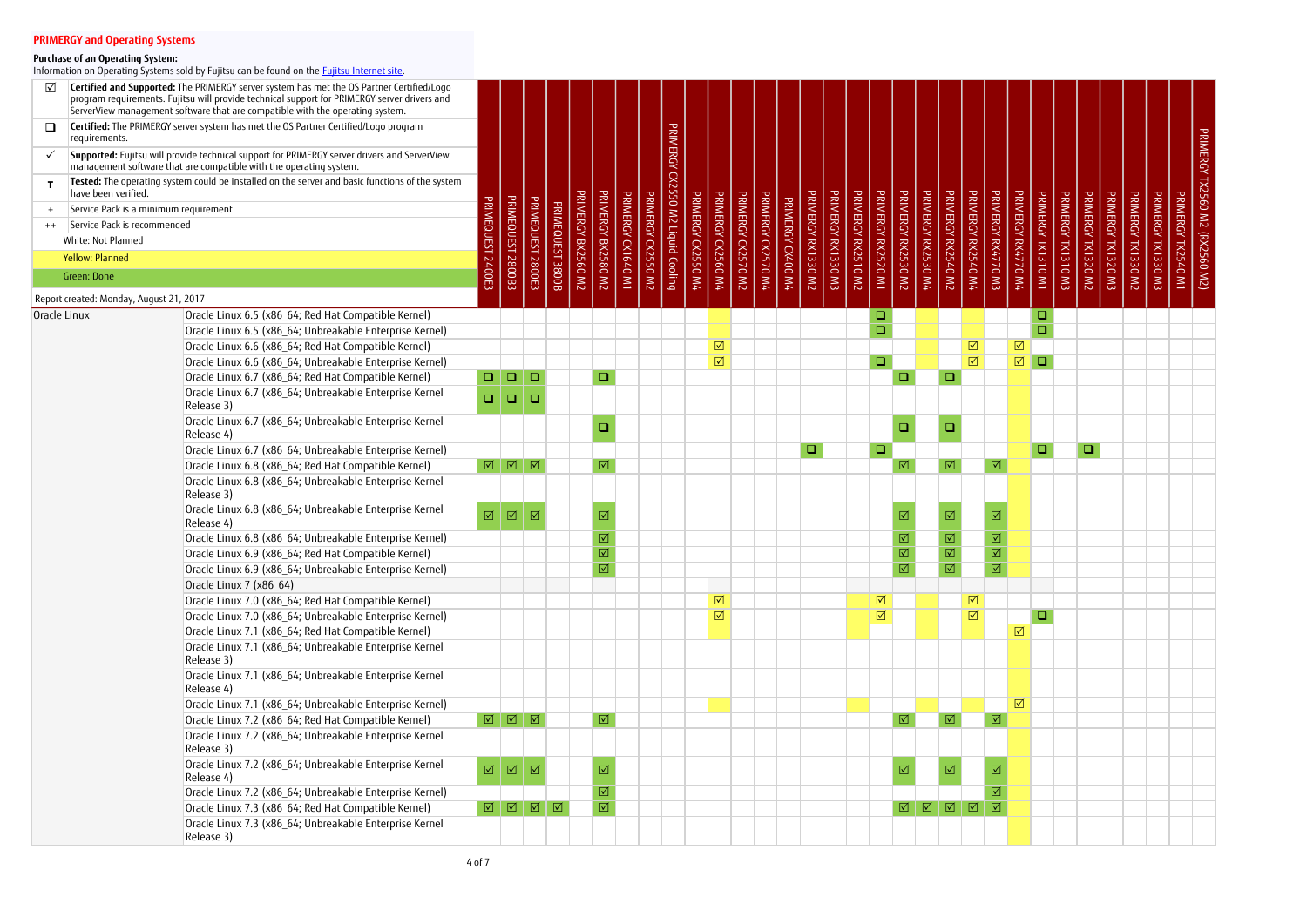| ☑              |                                         | Certified and Supported: The PRIMERGY server system has met the OS Partner Certified/Logo<br>program requirements. Fujitsu will provide technical support for PRIMERGY server drivers and<br>ServerView management software that are compatible with the operating system. |                         |                    |                      |                      |                    |                         |                    |           |                                   |                    |                    |                    |                    |                 |                    |                    |                      |                         |                         |                     |                              |                    |                       |                              |                              |                    |                         |                    |                              |                    |                                                                               |                                |
|----------------|-----------------------------------------|----------------------------------------------------------------------------------------------------------------------------------------------------------------------------------------------------------------------------------------------------------------------------|-------------------------|--------------------|----------------------|----------------------|--------------------|-------------------------|--------------------|-----------|-----------------------------------|--------------------|--------------------|--------------------|--------------------|-----------------|--------------------|--------------------|----------------------|-------------------------|-------------------------|---------------------|------------------------------|--------------------|-----------------------|------------------------------|------------------------------|--------------------|-------------------------|--------------------|------------------------------|--------------------|-------------------------------------------------------------------------------|--------------------------------|
| $\Box$         | requirements.                           | Certified: The PRIMERGY server system has met the OS Partner Certified/Logo program                                                                                                                                                                                        |                         |                    |                      |                      |                    |                         |                    |           |                                   |                    |                    |                    |                    |                 |                    |                    |                      |                         |                         |                     |                              |                    |                       |                              |                              |                    |                         |                    |                              |                    |                                                                               |                                |
|                |                                         | Supported: Fujitsu will provide technical support for PRIMERGY server drivers and ServerView<br>management software that are compatible with the operating system.                                                                                                         |                         |                    |                      |                      |                    |                         |                    |           | PRIMERGY CX2550 M2 Liquid Cooling |                    |                    |                    |                    |                 |                    |                    |                      |                         |                         |                     |                              |                    |                       |                              |                              |                    |                         |                    |                              |                    |                                                                               | PRIMERGY TX2560 M2 (RX2560 M2) |
|                | have been verified.                     | Tested: The operating system could be installed on the server and basic functions of the system                                                                                                                                                                            |                         |                    |                      |                      |                    |                         |                    |           |                                   |                    |                    |                    |                    |                 |                    |                    |                      |                         |                         |                     |                              |                    |                       |                              |                              |                    |                         |                    |                              |                    |                                                                               |                                |
|                | Service Pack is a minimum requirement   |                                                                                                                                                                                                                                                                            |                         |                    |                      |                      |                    |                         |                    | PRIMERGY  |                                   |                    |                    |                    |                    | PRIMERCY        |                    |                    |                      |                         |                         | PRIMERGY            |                              |                    |                       |                              |                              |                    |                         |                    |                              |                    |                                                                               |                                |
| $++$           | Service Pack is recommended             |                                                                                                                                                                                                                                                                            |                         |                    |                      |                      |                    |                         |                    |           |                                   |                    |                    |                    |                    |                 |                    |                    |                      |                         |                         |                     |                              |                    |                       |                              |                              |                    |                         |                    |                              |                    |                                                                               |                                |
|                | White: Not Planned                      |                                                                                                                                                                                                                                                                            |                         |                    |                      |                      |                    |                         |                    |           |                                   |                    |                    |                    |                    |                 |                    |                    |                      |                         |                         |                     |                              |                    |                       |                              |                              |                    |                         |                    |                              |                    |                                                                               |                                |
|                | <b>Yellow: Planned</b>                  |                                                                                                                                                                                                                                                                            |                         |                    |                      |                      |                    |                         |                    |           |                                   |                    |                    |                    |                    |                 |                    |                    |                      |                         |                         |                     |                              |                    |                       |                              |                              |                    |                         |                    |                              |                    |                                                                               |                                |
|                | Green: Done                             |                                                                                                                                                                                                                                                                            | 2400E3                  | PRIMEQUEST 2800B3  | PRIMEQUEST 2800E3    | PRIMEQUEST 3800B     | PRIMERGY BX2560 M2 | PRIMERGY BX2580 M2      | PRIMERGY CX1640 M1 | CV2550 M2 |                                   | PRIMERGY CX2550 M4 | PRIMERGY CX2560 M4 | PRIMERGY CX2570 M2 | PRIMERGY CX2570 M4 | <b>CX400 M4</b> | PRIMERGY RX1330 M2 | PRIMERGY RX1330 M3 | PRIMERGY RX2510 M2   | PRIMERGY RX2520 M1      | PRIMERGY RX2530 M2      | RX2530 M4           | PRIMERGY RX2540 M2           | PRIMERGY RX2540 M4 | PRIMERGY RX4770 M3    | PRIMERGY RX4770 M4           | PRIMERGY TX1310 M1           | PRIMERGY TX1310 M3 | PRIMERGY TX1320 M2      | PRIMERGY TX1320 M3 | PRIMERGY TX1330 M2           | PRIMERGY TX1330 M3 | PRIMERGY TX2540 M1                                                            |                                |
|                |                                         |                                                                                                                                                                                                                                                                            |                         |                    |                      |                      |                    |                         |                    |           |                                   |                    |                    |                    |                    |                 |                    |                    |                      |                         |                         |                     |                              |                    |                       |                              |                              |                    |                         |                    |                              |                    |                                                                               |                                |
|                | Report created: Monday, August 21, 2017 |                                                                                                                                                                                                                                                                            |                         |                    |                      |                      |                    |                         |                    |           |                                   |                    |                    |                    |                    |                 |                    |                    |                      |                         |                         |                     |                              |                    |                       |                              |                              |                    |                         |                    |                              |                    |                                                                               |                                |
| Oracle Linux   |                                         | Oracle Linux 7.3 (x86_64; Unbreakable Enterprise Kernel<br>Release 4)                                                                                                                                                                                                      | $\overline{\mathbb{M}}$ | $\boxed{\text{V}}$ | $\boxed{\mathsf{M}}$ | $\boxed{\text{V}}$   |                    | $\boxed{\mathcal{N}}$   |                    |           |                                   |                    |                    |                    |                    |                 |                    |                    |                      |                         | ☑                       | $\boxed{\triangle}$ | $\boxed{\triangle}$          | $\boxed{\Delta}$   | $\boxed{\mathcal{N}}$ |                              |                              |                    |                         |                    |                              |                    |                                                                               |                                |
| Oracle Solaris |                                         | Oracle Solaris 10 (X86-64)                                                                                                                                                                                                                                                 |                         |                    |                      |                      |                    |                         |                    |           |                                   |                    |                    |                    |                    |                 |                    |                    |                      |                         |                         |                     |                              |                    |                       |                              |                              |                    |                         |                    |                              |                    |                                                                               |                                |
|                |                                         | Solaris 10 Update 07 - 5/09                                                                                                                                                                                                                                                |                         |                    |                      |                      |                    |                         |                    |           |                                   |                    |                    |                    |                    |                 |                    |                    |                      |                         |                         |                     |                              |                    |                       |                              |                              |                    |                         |                    |                              |                    |                                                                               |                                |
|                |                                         | Solaris 11 (x86-64)                                                                                                                                                                                                                                                        |                         |                    |                      |                      |                    |                         |                    |           |                                   |                    |                    |                    |                    |                 |                    |                    |                      |                         |                         |                     |                              |                    |                       |                              |                              |                    |                         |                    |                              |                    |                                                                               |                                |
|                |                                         | Solaris 11.1 (x86-64) 2012-10                                                                                                                                                                                                                                              |                         |                    |                      |                      |                    |                         |                    |           |                                   |                    |                    |                    |                    |                 |                    |                    |                      |                         |                         |                     |                              |                    |                       |                              |                              |                    |                         |                    |                              |                    |                                                                               |                                |
|                |                                         | Solaris 11.2 (x86-64) 2013                                                                                                                                                                                                                                                 |                         |                    |                      |                      |                    |                         |                    |           |                                   |                    |                    |                    |                    |                 |                    |                    |                      |                         |                         |                     |                              |                    |                       |                              |                              |                    |                         |                    |                              |                    |                                                                               |                                |
|                |                                         | Solaris 11.3 (x86-64)                                                                                                                                                                                                                                                      |                         |                    |                      |                      |                    |                         |                    |           |                                   |                    |                    |                    |                    |                 |                    |                    |                      | $\Box$                  | $\Box$                  |                     | $\Box$                       |                    |                       |                              |                              |                    |                         |                    |                              |                    |                                                                               |                                |
| Oracle VM      |                                         | Oracle VM 3                                                                                                                                                                                                                                                                |                         |                    |                      |                      |                    |                         |                    |           |                                   |                    |                    |                    |                    |                 |                    |                    |                      |                         |                         |                     |                              |                    |                       |                              |                              |                    |                         |                    |                              |                    |                                                                               |                                |
|                |                                         | Oracle VM 3.0                                                                                                                                                                                                                                                              |                         |                    |                      |                      |                    |                         |                    |           |                                   |                    |                    |                    |                    |                 |                    |                    |                      |                         |                         |                     |                              |                    |                       |                              |                              |                    |                         |                    |                              |                    |                                                                               |                                |
|                |                                         | Oracle VM 3.1                                                                                                                                                                                                                                                              |                         |                    |                      |                      |                    |                         |                    |           |                                   |                    |                    |                    |                    |                 |                    |                    |                      | $\boxtimes$             |                         |                     |                              |                    |                       |                              |                              |                    |                         |                    |                              |                    |                                                                               |                                |
|                |                                         | Oracle VM 3.2                                                                                                                                                                                                                                                              |                         |                    |                      |                      |                    |                         |                    |           |                                   |                    |                    |                    |                    |                 |                    |                    |                      | $\boxed{\mathsf{N}}$    |                         |                     |                              |                    |                       |                              |                              |                    |                         |                    |                              |                    |                                                                               |                                |
|                |                                         | Oracle VM 3.3                                                                                                                                                                                                                                                              |                         |                    |                      |                      |                    |                         |                    |           |                                   |                    | $\Box$             |                    |                    |                 |                    |                    | $\Box$               |                         |                         | $\Box$              |                              | $\Box$             |                       | $\boxed{\blacktriangledown}$ | <b>D</b>                     |                    |                         |                    |                              |                    |                                                                               | $\Box$                         |
|                |                                         | Oracle VM 3.4                                                                                                                                                                                                                                                              | $\boxed{\triangle}$     | $\boxed{2}$        | $\boxed{\triangle}$  | $\boxed{\mathsf{N}}$ |                    | $\overline{\mathbb{M}}$ |                    | $\Box$    |                                   |                    |                    |                    |                    |                 |                    |                    |                      |                         | $\overline{\mathbb{Z}}$ |                     | $\boxed{\text{M}}$           |                    | $\boxed{\mathbf{M}}$  | $\boxed{\mathcal{N}}$        |                              |                    |                         |                    |                              |                    |                                                                               |                                |
|                | Red Hat Enterprise Linux Server         | Red Hat Enterprise Linux 5 (x86)                                                                                                                                                                                                                                           |                         |                    |                      |                      |                    |                         |                    |           |                                   |                    |                    |                    |                    |                 |                    |                    |                      |                         |                         |                     |                              |                    |                       |                              |                              |                    |                         |                    |                              |                    |                                                                               |                                |
|                |                                         | Red Hat Enterprise Linux 5.10 (x86)                                                                                                                                                                                                                                        |                         |                    |                      |                      |                    |                         |                    |           |                                   |                    |                    |                    |                    |                 |                    |                    |                      | ☑                       |                         |                     |                              |                    |                       |                              |                              |                    |                         |                    |                              |                    |                                                                               |                                |
|                |                                         | Red Hat Enterprise Linux 5.11 (x86)                                                                                                                                                                                                                                        |                         |                    |                      |                      |                    |                         |                    |           |                                   |                    |                    |                    |                    |                 |                    |                    |                      | $\overline{\boxtimes}$  |                         |                     |                              |                    |                       |                              |                              |                    |                         |                    |                              |                    |                                                                               |                                |
|                |                                         | Red Hat Enterprise Linux 5.9 (x86)                                                                                                                                                                                                                                         |                         |                    |                      |                      |                    |                         |                    |           |                                   |                    |                    |                    |                    |                 |                    |                    |                      | $\hbox{M}$              |                         |                     |                              |                    |                       |                              |                              |                    |                         |                    |                              |                    |                                                                               |                                |
|                |                                         | Red Hat Enterprise Linux 5 (x86_64)                                                                                                                                                                                                                                        |                         |                    |                      |                      |                    |                         |                    |           |                                   |                    |                    |                    |                    |                 |                    |                    |                      |                         |                         |                     |                              |                    |                       |                              |                              |                    |                         |                    |                              |                    |                                                                               |                                |
|                |                                         | Red Hat Enterprise Linux 5.10 (x86_64)                                                                                                                                                                                                                                     |                         |                    |                      |                      |                    |                         |                    |           |                                   |                    |                    |                    |                    |                 |                    |                    |                      | ☑                       |                         |                     |                              |                    |                       |                              |                              |                    |                         |                    |                              |                    |                                                                               |                                |
|                |                                         | Red Hat Enterprise Linux 5.11 (x86_64)                                                                                                                                                                                                                                     |                         |                    |                      |                      |                    |                         |                    |           |                                   |                    |                    |                    |                    |                 |                    |                    |                      | $\overline{\mathbb{M}}$ |                         |                     |                              |                    |                       |                              |                              |                    |                         |                    |                              |                    | $\checkmark$                                                                  |                                |
|                |                                         | Red Hat Enterprise Linux 5.9 (x86_64)                                                                                                                                                                                                                                      |                         |                    |                      |                      |                    |                         |                    |           |                                   |                    |                    |                    |                    |                 |                    |                    |                      | $\overline{\mathbb{M}}$ |                         |                     |                              |                    |                       |                              |                              |                    |                         |                    |                              |                    | $\checkmark$                                                                  |                                |
|                |                                         | Red Hat Enterprise Linux 5 [XEN] (x86 & x86_64)                                                                                                                                                                                                                            |                         |                    |                      |                      |                    |                         |                    |           |                                   |                    |                    |                    |                    |                 |                    |                    |                      |                         |                         |                     |                              |                    |                       |                              |                              |                    |                         |                    |                              |                    |                                                                               |                                |
|                |                                         | Red Hat Enterprise Linux 5.10 [XEN] (x86_64)                                                                                                                                                                                                                               |                         |                    |                      |                      |                    |                         |                    |           |                                   |                    |                    |                    |                    |                 |                    |                    |                      | ☑                       |                         |                     |                              |                    |                       |                              |                              |                    |                         |                    |                              |                    |                                                                               |                                |
|                |                                         | Red Hat Enterprise Linux 5.11 [XEN] (x86_64)                                                                                                                                                                                                                               |                         |                    |                      |                      |                    |                         |                    |           |                                   |                    |                    |                    |                    |                 |                    |                    |                      | $\overline{\mathbb{M}}$ |                         |                     |                              |                    |                       |                              |                              |                    |                         |                    |                              |                    |                                                                               |                                |
|                |                                         | Red Hat Enterprise Linux 5.9 [XEN] (x86_64)                                                                                                                                                                                                                                |                         |                    |                      |                      |                    |                         |                    |           |                                   |                    |                    |                    |                    |                 |                    |                    |                      | $\overline{\mathbb{M}}$ |                         |                     |                              |                    |                       |                              |                              |                    |                         |                    |                              |                    |                                                                               |                                |
|                |                                         | Red Hat Enterprise Linux 6 (x86)                                                                                                                                                                                                                                           |                         |                    |                      |                      |                    |                         |                    |           |                                   |                    |                    |                    |                    |                 |                    |                    |                      |                         |                         |                     |                              |                    |                       |                              |                              |                    |                         |                    |                              |                    |                                                                               |                                |
|                |                                         | Red Hat Enterprise Linux 6.4 (x86)                                                                                                                                                                                                                                         |                         |                    |                      |                      |                    |                         |                    |           |                                   |                    |                    |                    |                    |                 |                    |                    |                      | ☑                       |                         |                     |                              |                    |                       |                              | $\boxed{\triangle}$          |                    |                         |                    |                              |                    | $\boxtimes$                                                                   |                                |
|                |                                         | Red Hat Enterprise Linux 6.5 (x86)                                                                                                                                                                                                                                         |                         |                    |                      |                      |                    |                         |                    |           |                                   |                    |                    |                    |                    |                 |                    |                    |                      | $\overline{\mathbb{M}}$ |                         |                     |                              |                    |                       |                              | $\overline{\mathbf{M}}$      |                    |                         |                    |                              |                    | $\overline{\mathbf{M}}$                                                       |                                |
|                |                                         | Red Hat Enterprise Linux 6.6 (x86)                                                                                                                                                                                                                                         |                         |                    |                      |                      |                    |                         |                    |           |                                   |                    |                    |                    |                    |                 |                    |                    |                      | $\overline{\boxtimes}$  |                         |                     |                              |                    |                       |                              | $\overline{\mathbf{M}}$      |                    |                         |                    |                              |                    | $\overline{\mathbb{M}}$                                                       |                                |
|                |                                         | Red Hat Enterprise Linux 6.7 (x86)                                                                                                                                                                                                                                         |                         |                    |                      |                      |                    |                         |                    |           |                                   |                    |                    |                    |                    |                 | ☑                  |                    | $\boxed{\mathbf{N}}$ | $\boxed{1}$             |                         |                     | $\boxed{\triangle}$          |                    |                       |                              | $\overline{\mathbf{M}}$      |                    | ☑                       |                    | ☑                            |                    | $\boxed{\text{M}}$                                                            | $\sqrt{2}$                     |
|                |                                         | Red Hat Enterprise Linux 6.8 (x86)                                                                                                                                                                                                                                         |                         |                    |                      |                      |                    |                         |                    |           |                                   |                    |                    |                    |                    |                 | $\boxed{\text{V}}$ |                    | $\boxed{\text{M}}$   | $\boxed{\triangle}$     | $\boxed{\mathbf{N}}$    |                     | $\boxed{\blacktriangledown}$ |                    |                       |                              | $\boxed{\blacktriangledown}$ |                    | $\boxed{\sqrt}$         |                    | $\boxed{\blacktriangledown}$ |                    | $\boxed{\text{M}}$                                                            | $\boxed{\triangle}$            |
|                |                                         | Red Hat Enterprise Linux 6.9 (x86)                                                                                                                                                                                                                                         |                         |                    |                      |                      |                    |                         |                    |           |                                   |                    |                    |                    |                    |                 | $\boxed{\text{V}}$ |                    | $\boxed{\text{M}}$   |                         | $\boxed{2}$             |                     | $\overline{\mathbb{M}}$      |                    |                       |                              | $\boxed{\blacktriangledown}$ |                    | $\overline{\mathbb{M}}$ |                    | $\overline{\boxtimes}$       |                    | $\begin{array}{ c c } \hline \hline \text{A} & \text{A} \\\hline \end{array}$ |                                |
|                |                                         | Red Hat Enterprise Linux 6 (x86_64)                                                                                                                                                                                                                                        |                         |                    |                      |                      |                    |                         |                    |           |                                   |                    |                    |                    |                    |                 |                    |                    |                      |                         |                         |                     |                              |                    |                       |                              |                              |                    |                         |                    |                              |                    |                                                                               |                                |

### **Purchase of an Operating System:**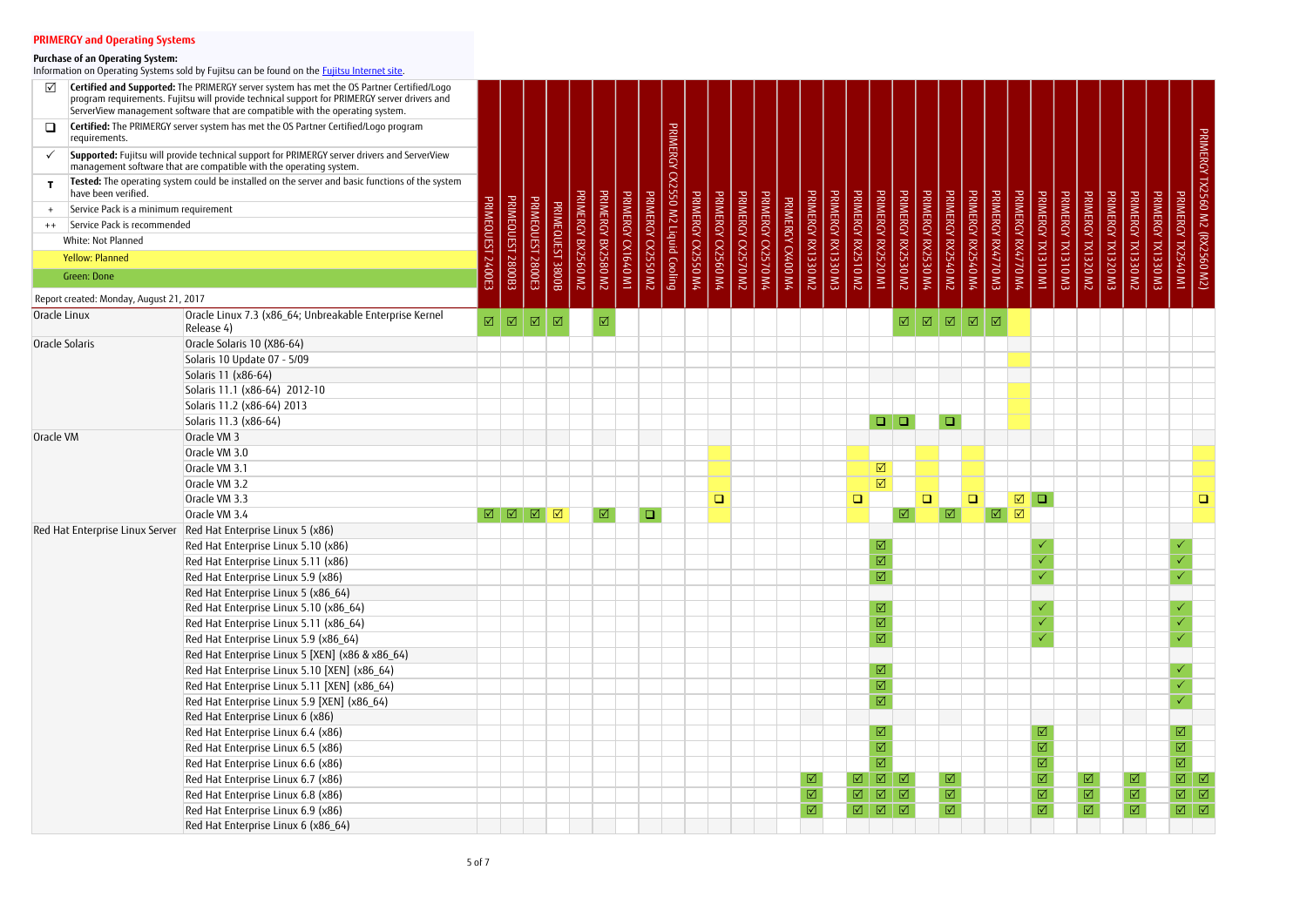| ☑                                                         | Certified and Supported: The PRIMERGY server system has met the OS Partner Certified/Logo<br>program requirements. Fujitsu will provide technical support for PRIMERGY server drivers and<br>ServerView management software that are compatible with the operating system. |                      |                                                                         |                             |                  |                             |                             |                     |                              |                          |                              |                      |                              |                         |                   |                         |                    |                                                                                           |                                            |                                       |                 |                         |                      |                                          |                      |                         |                    |                        |                                                   |                     |                              |                                                                 |
|-----------------------------------------------------------|----------------------------------------------------------------------------------------------------------------------------------------------------------------------------------------------------------------------------------------------------------------------------|----------------------|-------------------------------------------------------------------------|-----------------------------|------------------|-----------------------------|-----------------------------|---------------------|------------------------------|--------------------------|------------------------------|----------------------|------------------------------|-------------------------|-------------------|-------------------------|--------------------|-------------------------------------------------------------------------------------------|--------------------------------------------|---------------------------------------|-----------------|-------------------------|----------------------|------------------------------------------|----------------------|-------------------------|--------------------|------------------------|---------------------------------------------------|---------------------|------------------------------|-----------------------------------------------------------------|
| $\Box$<br>requirements.                                   | Certified: The PRIMERGY server system has met the OS Partner Certified/Logo program                                                                                                                                                                                        |                      |                                                                         |                             |                  |                             |                             |                     |                              |                          |                              |                      |                              |                         |                   |                         |                    |                                                                                           |                                            |                                       |                 |                         |                      |                                          |                      |                         |                    |                        |                                                   |                     |                              |                                                                 |
|                                                           | Supported: Fujitsu will provide technical support for PRIMERGY server drivers and ServerView<br>management software that are compatible with the operating system.                                                                                                         |                      |                                                                         |                             |                  |                             |                             |                     |                              | PRIMERGY                 |                              |                      |                              |                         |                   |                         |                    |                                                                                           |                                            |                                       |                 |                         |                      |                                          |                      |                         |                    |                        |                                                   |                     |                              | PRIMERGY TX2560 M2 (RX2560 M2)<br>PRIMERGY TX2560 M2 (RX2540 M1 |
|                                                           | Tested: The operating system could be installed on the server and basic functions of the system                                                                                                                                                                            |                      |                                                                         |                             |                  |                             |                             |                     |                              | CX2550 M2 Liquid Cooling |                              |                      |                              |                         |                   |                         |                    |                                                                                           |                                            |                                       |                 |                         |                      |                                          |                      |                         |                    |                        |                                                   |                     |                              |                                                                 |
| have been verified.                                       |                                                                                                                                                                                                                                                                            |                      |                                                                         |                             |                  | PRIMERGY BX2560 M2          | PRIMERGY BX2580 M2          | PRIMERGY CX1640 M1  | <b>PRIMERGY</b>              |                          | PRIMERGY CX2550 M4           | PRIMERGY CX2560 M4   | PRIMERGY CX2570 M2           | PRIMERGY CX2570 M4      |                   | PRIMERGY RX1330 M2      | PRIMERGY RX1330 M3 | PRIMERGY RX2510 M2<br>PRIMERGY RX2520 M1                                                  |                                            | PRIMERGY RX2530 M4<br><b>PRIMERGY</b> |                 | PRIMERGY RX2540 M2      | PRIMERGY RX2540 M4   | PRIMERGY RX4770 M3<br>PRIMERGY RX4770 M4 |                      | PRIMERGY                | PRIMERGY TX1310 M3 | PRIMERGY TX1320 M2     | PRIMERCY<br>PRIMERGY TX1330 M2                    | PRIMERGY            |                              |                                                                 |
| Service Pack is a minimum requirement                     |                                                                                                                                                                                                                                                                            |                      |                                                                         |                             |                  |                             |                             |                     |                              |                          |                              |                      |                              |                         |                   |                         |                    |                                                                                           |                                            |                                       |                 |                         |                      |                                          |                      |                         |                    |                        |                                                   |                     |                              |                                                                 |
| Service Pack is recommended<br>$++$<br>White: Not Planned |                                                                                                                                                                                                                                                                            |                      |                                                                         |                             |                  |                             |                             |                     |                              |                          |                              |                      |                              |                         |                   |                         |                    |                                                                                           |                                            |                                       |                 |                         |                      |                                          |                      |                         |                    |                        |                                                   |                     |                              |                                                                 |
|                                                           |                                                                                                                                                                                                                                                                            |                      |                                                                         |                             |                  |                             |                             |                     |                              |                          |                              |                      |                              |                         |                   |                         |                    |                                                                                           |                                            |                                       |                 |                         |                      |                                          |                      |                         |                    |                        |                                                   |                     |                              |                                                                 |
| <b>Yellow: Planned</b>                                    |                                                                                                                                                                                                                                                                            |                      | PRIMEQUEST 2800B3                                                       | PRIMEQUEST 2800E3           | PRIMEQUEST 3800B |                             |                             |                     | CV2550 M2                    |                          |                              |                      |                              |                         | PRIMERGY CX400 M4 |                         |                    |                                                                                           |                                            | / RX2530 M2                           |                 |                         |                      |                                          |                      | TM OTETXT               |                    |                        | <b>K TX1320 M3</b>                                | EW 025 W3           |                              |                                                                 |
| Green: Done                                               |                                                                                                                                                                                                                                                                            | 400E3                |                                                                         |                             |                  |                             |                             |                     |                              |                          |                              |                      |                              |                         |                   |                         |                    |                                                                                           |                                            |                                       |                 |                         |                      |                                          |                      |                         |                    |                        |                                                   |                     |                              |                                                                 |
| Report created: Monday, August 21, 2017                   |                                                                                                                                                                                                                                                                            |                      |                                                                         |                             |                  |                             |                             |                     |                              |                          |                              |                      |                              |                         |                   |                         |                    |                                                                                           |                                            |                                       |                 |                         |                      |                                          |                      |                         |                    |                        |                                                   |                     |                              |                                                                 |
|                                                           | Red Hat Enterprise Linux Server   Red Hat Enterprise Linux 6.4 (x86_64)                                                                                                                                                                                                    |                      |                                                                         |                             |                  |                             |                             |                     |                              |                          |                              |                      |                              |                         |                   |                         |                    |                                                                                           | ☑                                          |                                       |                 |                         |                      |                                          |                      | ☑                       |                    |                        |                                                   |                     | ☑                            |                                                                 |
|                                                           | Red Hat Enterprise Linux 6.5 (x86 64)                                                                                                                                                                                                                                      |                      |                                                                         |                             |                  |                             |                             |                     |                              |                          |                              |                      |                              |                         |                   |                         |                    |                                                                                           | $\overline{\boxtimes}$                     |                                       |                 |                         |                      |                                          |                      | $\boxtimes$             |                    |                        |                                                   |                     | $\overline{\mathbf{M}}$      |                                                                 |
|                                                           | Red Hat Enterprise Linux 6.6 (x86_64)                                                                                                                                                                                                                                      |                      |                                                                         |                             |                  |                             |                             |                     |                              |                          |                              |                      |                              |                         |                   |                         |                    |                                                                                           | $\overline{\mathsf{M}}$                    |                                       |                 |                         |                      |                                          |                      | $\boxed{\mathbf{N}}$    |                    |                        |                                                   |                     | $\overline{\mathsf{M}}$      |                                                                 |
|                                                           | Red Hat Enterprise Linux 6.7 (x86_64)                                                                                                                                                                                                                                      | ☑                    | $\Box$                                                                  | ⊠                           |                  | $\Box$                      | ⊠                           |                     | $\boxed{\mathbf{N}}$         |                          |                              |                      | ☑                            |                         |                   | ☑                       |                    | ☑                                                                                         | $\boxed{\mathbf{Z}}$<br>☑                  |                                       | ☑               |                         |                      | ☑                                        |                      | $\boxed{\text{V}}$      |                    | ☑                      | ☑                                                 |                     | $\overline{\mathbb{M}}$      | ☑                                                               |
|                                                           | Red Hat Enterprise Linux 6.8 (x86_64)                                                                                                                                                                                                                                      | $\boxed{\text{V}}$   | $\boxed{\text{V}}$                                                      | $\boxed{\triangle}$         |                  | $\overline{\mathbb{M}}$     | $\boxed{\triangle}$         |                     | $\overline{\mathbb{M}}$      | $\boxed{\triangle}$      |                              |                      | $\overline{\boxtimes}$       |                         |                   | $\boxed{\text{V}}$      |                    | $\boxed{\blacktriangledown}$                                                              | $\boxed{\triangle}$<br>$\boxed{\triangle}$ |                                       |                 | $\overline{\boxtimes}$  |                      | $\overline{\mathbf{M}}$                  |                      | $\boxed{\text{M}}$      |                    | $\boxed{\text{V}}$     | $\overline{\boxtimes}$                            |                     | $\overline{\mathbb{Z}}$      | $\boxed{\triangle}$                                             |
|                                                           | Red Hat Enterprise Linux 6.9 (x86 64)                                                                                                                                                                                                                                      | $\Box$               | $\sqrt{2}$                                                              | $\boxed{\mathbf{N}}$        |                  | $\boxed{\mathbf{N}}$        | $\boxed{\mathbf{N}}$        |                     | $\boxed{\mathbf{N}}$         | $\boxed{\text{V}}$       | $\boxed{\blacktriangledown}$ | $\boxed{\mathbf{v}}$ | $\sqrt{2}$                   | $\boxed{\mathbf{N}}$    |                   | $\overline{\mathbf{M}}$ |                    | $\overline{\mathbf{M}}$                                                                   | $\boxed{\text{V}}$<br>$\boxed{\text{V}}$   | $\boxed{\text{V}}$                    |                 | $\boxed{\text{M}}$      | $\boxed{\mathsf{N}}$ | $\boxed{\mathbf{N}}$                     | $\boxed{\mathbf{N}}$ | $\boxed{\text{M}}$      |                    | $\overline{\boxtimes}$ | $\overline{\boxtimes}$                            |                     | $\overline{\mathbb{M}}$      | $\boxed{\triangle}$                                             |
|                                                           | Red Hat Enterprise Linux 7 (x86_64)                                                                                                                                                                                                                                        |                      |                                                                         |                             |                  |                             |                             |                     |                              |                          |                              |                      |                              |                         |                   |                         |                    |                                                                                           |                                            |                                       |                 |                         |                      |                                          |                      |                         |                    |                        |                                                   |                     |                              |                                                                 |
|                                                           | Red Hat Enterprise Linux 7 GA (x86_64)                                                                                                                                                                                                                                     |                      |                                                                         |                             |                  |                             |                             |                     |                              |                          |                              |                      |                              |                         |                   |                         |                    |                                                                                           | ☑                                          |                                       |                 |                         |                      |                                          |                      |                         |                    |                        |                                                   |                     | $\boxed{\text{V}}$           |                                                                 |
|                                                           | Red Hat Enterprise Linux 7.1 (x86_64)                                                                                                                                                                                                                                      |                      |                                                                         |                             |                  |                             |                             |                     |                              |                          |                              |                      |                              |                         |                   |                         |                    |                                                                                           | $\overline{\mathsf{M}}$                    |                                       |                 |                         |                      |                                          |                      | $\boxed{\mathbf{N}}$    |                    |                        |                                                   |                     | $\overline{\mathsf{M}}$      |                                                                 |
|                                                           | Red Hat Enterprise Linux 7.2 (x86_64)                                                                                                                                                                                                                                      | ☑                    | $\boxed{\mathcal{N}}$                                                   | ☑                           |                  | ☑                           | ☑                           | ☑                   | ☑                            |                          |                              |                      | ☑                            |                         |                   | ☑                       |                    | ☑                                                                                         | $\boxed{\textstyle\diagup}$<br>☑           |                                       |                 | ☑                       |                      | ☑                                        |                      | $\boxed{\mathbf{N}}$    |                    | ☑                      | ☑                                                 |                     | $\overline{\mathbb{M}}$      | $\boxed{\triangle}$                                             |
|                                                           | Red Hat Enterprise Linux 7.3 (x86_64)                                                                                                                                                                                                                                      |                      |                                                                         | $\boxed{\textstyle\diagup}$ |                  | $\boxed{\textstyle\diagup}$ | $\boxed{\textstyle\diagup}$ | $\boxed{\text{V}}$  | $\boxed{\textstyle\diagup}$  |                          | $\overline{\mathbf{M}}$      | $\boxed{\text{V}}$   | $\overline{\mathbb{M}}$      | $\boxed{\sqrt}$         |                   |                         |                    | $\boxed{\text{V}}$                                                                        | $\boxed{\text{V}}$<br>$\boxed{\text{V}}$   | ☑                                     |                 | $\overline{\mathbb{M}}$ | $\boxed{\text{V}}$   | $\boxed{\mathbf{N}}$                     | $\boxed{\text{V}}$   | $\boxed{\mathbf{N}}$    | $\boxed{\text{V}}$ | $\boxed{\text{V}}$     | $\boxed{\text{V}}$<br>$\boxed{\textstyle\diagup}$ | ☑                   | $\overline{\mathsf{M}}$      | $\boxed{\triangle}$                                             |
|                                                           | Red Hat Enterprise Linux 7.4 (x86_64)                                                                                                                                                                                                                                      | ☑                    | $\sqrt{2}$                                                              | $\boxtimes$                 | $\triangledown$  | $\boxed{\triangle}$         | $\boxtimes$                 | $\Box$              | $\boxed{\checkmark}$         |                          | $\overline{\mathbb{M}}$      | $\boxed{\sqrt}$      | $\Box$                       | $\boxtimes$             |                   | $\boxtimes$             | ☑                  |                                                                                           | ☑<br>☑                                     | ⊠                                     | $\triangledown$ |                         | ⊠                    | ☑                                        | ☑                    | ⊠<br>ا⊽ا                |                    | ☑                      | $\triangledown$<br>$\triangledown$                | ☑                   | $\boxed{\mathbf{v}}$         | ⊠                                                               |
| Red Hat Storage Server                                    | Red Hat Storage Server 3                                                                                                                                                                                                                                                   |                      |                                                                         |                             |                  |                             |                             |                     |                              |                          |                              |                      |                              |                         |                   |                         |                    |                                                                                           |                                            |                                       |                 |                         |                      |                                          |                      |                         |                    |                        |                                                   |                     |                              |                                                                 |
| <b>SUSE Linux Enterprise Server</b>                       | SUSE Linux Enterprise Server 11 (x86)                                                                                                                                                                                                                                      |                      |                                                                         |                             |                  |                             |                             |                     |                              |                          |                              |                      |                              |                         |                   |                         |                    |                                                                                           |                                            |                                       |                 |                         |                      |                                          |                      |                         |                    |                        |                                                   |                     |                              |                                                                 |
|                                                           | SUSE Linux Enterprise Server 11 SP3 (x86)                                                                                                                                                                                                                                  |                      |                                                                         |                             |                  |                             |                             |                     |                              |                          |                              |                      |                              |                         |                   |                         |                    |                                                                                           | ☑                                          |                                       |                 |                         |                      |                                          |                      | $\Box$                  |                    |                        |                                                   |                     | ☑                            |                                                                 |
|                                                           | SUSE Linux Enterprise Server 11 SP4 (x86)                                                                                                                                                                                                                                  |                      |                                                                         |                             |                  |                             |                             |                     |                              |                          |                              |                      |                              |                         |                   | $\boxed{\text{V}}$      |                    |                                                                                           | $\overline{\mathbf{M}}$                    |                                       |                 |                         |                      |                                          |                      | $\Box$                  |                    | ☑                      | $\boxed{\text{V}}$                                |                     | $\overline{\mathsf{M}}$      |                                                                 |
|                                                           | SUSE Linux Enterprise Server 11 (x86_64)                                                                                                                                                                                                                                   |                      |                                                                         |                             |                  |                             |                             |                     |                              |                          |                              |                      |                              |                         |                   |                         |                    |                                                                                           |                                            |                                       |                 |                         |                      |                                          |                      |                         |                    |                        |                                                   |                     |                              |                                                                 |
|                                                           | SUSE Linux Enterprise Server 11 SP3 (x86_64)                                                                                                                                                                                                                               |                      |                                                                         |                             |                  |                             |                             |                     |                              |                          |                              |                      |                              |                         |                   |                         |                    |                                                                                           | $\overline{\mathbb{M}}$                    |                                       |                 |                         |                      |                                          |                      | $\Box$                  |                    |                        |                                                   |                     | $\boxed{\mathbf{N}}$         |                                                                 |
|                                                           | SUSE Linux Enterprise Server 11 SP4 (x86_64)                                                                                                                                                                                                                               |                      | $\boxed{ \triangle \ \ } \boxed{ \triangle \ \ } \boxed{ \triangle \ }$ |                             |                  | ☑│✓                         |                             |                     | ☑ √                          |                          |                              |                      | $\boxed{\triangle}$          |                         |                   | $\boxed{\triangle}$     |                    | $\begin{array}{c c c c c c} \hline \text{M} & \text{M} & \text{M} & \text{M} \end{array}$ |                                            |                                       |                 |                         |                      | $\boxed{\text{M}}$                       |                      | $\Box$                  |                    | $\boxed{\triangle}$    | ☑                                                 |                     |                              | $\boxed{\text{M}}$                                              |
|                                                           | SUSE Linux Enterprise Server 11 [XEN] (x86_64)                                                                                                                                                                                                                             |                      |                                                                         |                             |                  |                             |                             |                     |                              |                          |                              |                      |                              |                         |                   |                         |                    |                                                                                           |                                            |                                       |                 |                         |                      |                                          |                      |                         |                    |                        |                                                   |                     |                              |                                                                 |
|                                                           | SUSE Linux Enterprise Server 11 SP3 [XEN] (x86 64)                                                                                                                                                                                                                         |                      |                                                                         |                             |                  |                             |                             |                     |                              |                          |                              |                      |                              |                         |                   |                         |                    |                                                                                           | $\Delta$                                   |                                       |                 |                         |                      |                                          |                      | $\Box$                  |                    |                        |                                                   |                     | $\boxed{\triangle}$          |                                                                 |
|                                                           | SUSE Linux Enterprise Server 11 SP4 [XEN] (x86_64)                                                                                                                                                                                                                         |                      | $\boxed{ \mathbb{Q} } \ \boxed{ \mathbb{Q} } \ \boxed{ \mathbb{Q} }$    |                             |                  | ☑│✓                         |                             |                     | $\boxed{\triangle}$          |                          |                              |                      | $\boxed{\triangle}$          |                         |                   |                         |                    | $\boxed{1}$                                                                               |                                            |                                       |                 |                         |                      | $\boxed{\text{M}}$                       |                      | $\Box$                  |                    |                        |                                                   |                     |                              | $\boxed{\text{M}}$                                              |
|                                                           | SUSE Linux Enterprise Server 12 (x86_64)                                                                                                                                                                                                                                   |                      |                                                                         |                             |                  |                             |                             |                     |                              |                          |                              |                      |                              |                         |                   |                         |                    |                                                                                           |                                            |                                       |                 |                         |                      |                                          |                      |                         |                    |                        |                                                   |                     |                              |                                                                 |
|                                                           | SUSE Linux Enterprise Server 12 GA (x86_64)                                                                                                                                                                                                                                |                      |                                                                         |                             |                  |                             |                             |                     |                              |                          |                              |                      | ☑                            |                         |                   |                         |                    |                                                                                           | ☑                                          |                                       |                 |                         |                      |                                          |                      |                         |                    |                        |                                                   |                     |                              | $\boxed{\text{M}}$                                              |
|                                                           | SUSE Linux Enterprise Server 12 SP1 (x86_64)                                                                                                                                                                                                                               | ☑                    | $\boxed{\triangle}$                                                     | ⊠                           |                  | $\overline{\mathbf{M}}$     | ☑                           |                     | $\overline{\mathbb{M}}$      |                          |                              |                      | $\boxed{\blacktriangledown}$ |                         |                   | $\boxed{\text{V}}$      |                    | $\overline{\mathbb{Z}}$                                                                   | $\boxed{\mathbf{M}}$<br>☑                  |                                       |                 | $\overline{\mathbb{M}}$ |                      | $\boxed{\mathcal{N}}$                    |                      | $\overline{\mathbf{M}}$ |                    | ⊠                      | ☑                                                 |                     |                              | $\boxed{\text{M}}$                                              |
|                                                           | SUSE Linux Enterprise Server 12 SP2 (x86_64)                                                                                                                                                                                                                               | $\boxed{\mathbf{Z}}$ | $\sqrt{2}$                                                              | $\boxed{\mathbf{N}}$        | ☑                | $\boxed{\triangle}$         | $\boxtimes$                 | $\boxed{\triangle}$ | $\boxed{\blacktriangledown}$ | $\Delta$                 | $\boxed{\mathsf{N}}$         | $\boxed{\mathsf{N}}$ | $\boxed{\text{V}}$           | $\boxed{2}$             |                   |                         |                    | $\boxed{\mathbf{N}}$<br>☑                                                                 | $\boxtimes$                                | ☑                                     |                 | $\overline{\mathsf{M}}$ | $\boxed{\triangle}$  | $\boxtimes$<br>$\sqrt{2}$                |                      | $\boxed{\mathbf{Z}}$    | $\boxed{\sqrt}$    | ☑                      | $\boxed{\triangle}$<br>☑                          | $\boxed{\triangle}$ |                              | $\boxed{ \triangle \ }$                                         |
|                                                           | SUSE Linux Enterprise Server 12 SP3 (x86 64)                                                                                                                                                                                                                               | ☑                    | $\sqrt{2}$                                                              | $\sqrt{ }$                  | ☑                | $\boxed{\sqrt}$             | $\boxed{\sqrt}$             | $\boxed{2}$         | $\Delta$                     | $\sqrt{2}$               | $\boxed{\triangle}$          | $\sqrt{2}$           | $\Box$                       | $\boxed{\triangledown}$ |                   |                         | ⊠                  | ☑                                                                                         | ☑<br>$\sqrt{2}$                            | ☑                                     |                 | $\Box$                  | $\boxtimes$          | $\Box$<br>$\boxed{\triangledown}$        |                      |                         | ☑                  | ☑                      | ☑<br>⊡                                            | $\boxed{\sqrt}$     |                              | ☑                                                               |
| <b>Univention Corporate Server</b>                        | Univention Corporate Server 3.2                                                                                                                                                                                                                                            |                      |                                                                         |                             |                  |                             |                             |                     |                              |                          |                              |                      |                              |                         |                   |                         |                    |                                                                                           |                                            |                                       |                 |                         |                      |                                          |                      |                         |                    |                        |                                                   |                     | $\Box$                       |                                                                 |
|                                                           | <b>Univention Corporate Server 4</b>                                                                                                                                                                                                                                       |                      |                                                                         |                             |                  |                             |                             |                     |                              |                          |                              |                      |                              |                         |                   |                         |                    |                                                                                           |                                            |                                       |                 |                         |                      |                                          |                      |                         |                    |                        |                                                   |                     |                              |                                                                 |
|                                                           | Univention Corporate Server 4.1                                                                                                                                                                                                                                            |                      |                                                                         |                             |                  |                             |                             |                     |                              |                          |                              |                      |                              |                         |                   |                         |                    |                                                                                           | $\Box$ T                                   |                                       |                 | $\mathsf T$             |                      |                                          |                      |                         |                    |                        | $\Box$                                            |                     | $\Box$                       |                                                                 |
|                                                           | Univention Corporate Server 4.2                                                                                                                                                                                                                                            |                      |                                                                         |                             |                  |                             |                             |                     |                              |                          |                              |                      |                              |                         |                   |                         |                    |                                                                                           |                                            |                                       |                 |                         |                      |                                          |                      |                         |                    |                        |                                                   |                     | $\Box$                       |                                                                 |
| <b>VMware</b>                                             | VMware ESXi 5.1 Embedded                                                                                                                                                                                                                                                   |                      |                                                                         |                             |                  |                             |                             |                     |                              |                          |                              |                      |                              |                         |                   |                         |                    |                                                                                           |                                            |                                       |                 |                         |                      |                                          |                      |                         |                    |                        |                                                   |                     |                              |                                                                 |
|                                                           | VMware ESXi 5.1 Embedded Update 2                                                                                                                                                                                                                                          |                      |                                                                         |                             |                  |                             |                             |                     |                              |                          |                              |                      |                              |                         |                   |                         |                    |                                                                                           | $\overline{\mathbb{M}}$                    |                                       |                 |                         |                      |                                          |                      |                         |                    |                        |                                                   |                     | $\boxed{\text{M}}$           |                                                                 |
|                                                           | VMware ESXi 5.1 Embedded Update 3                                                                                                                                                                                                                                          |                      |                                                                         |                             |                  |                             |                             |                     |                              |                          |                              |                      |                              |                         |                   |                         |                    |                                                                                           | $\overline{\mathbb{M}}$                    |                                       |                 |                         |                      |                                          |                      |                         |                    |                        |                                                   |                     | $\boxed{\blacktriangledown}$ |                                                                 |

### **Purchase of an Operating System:**